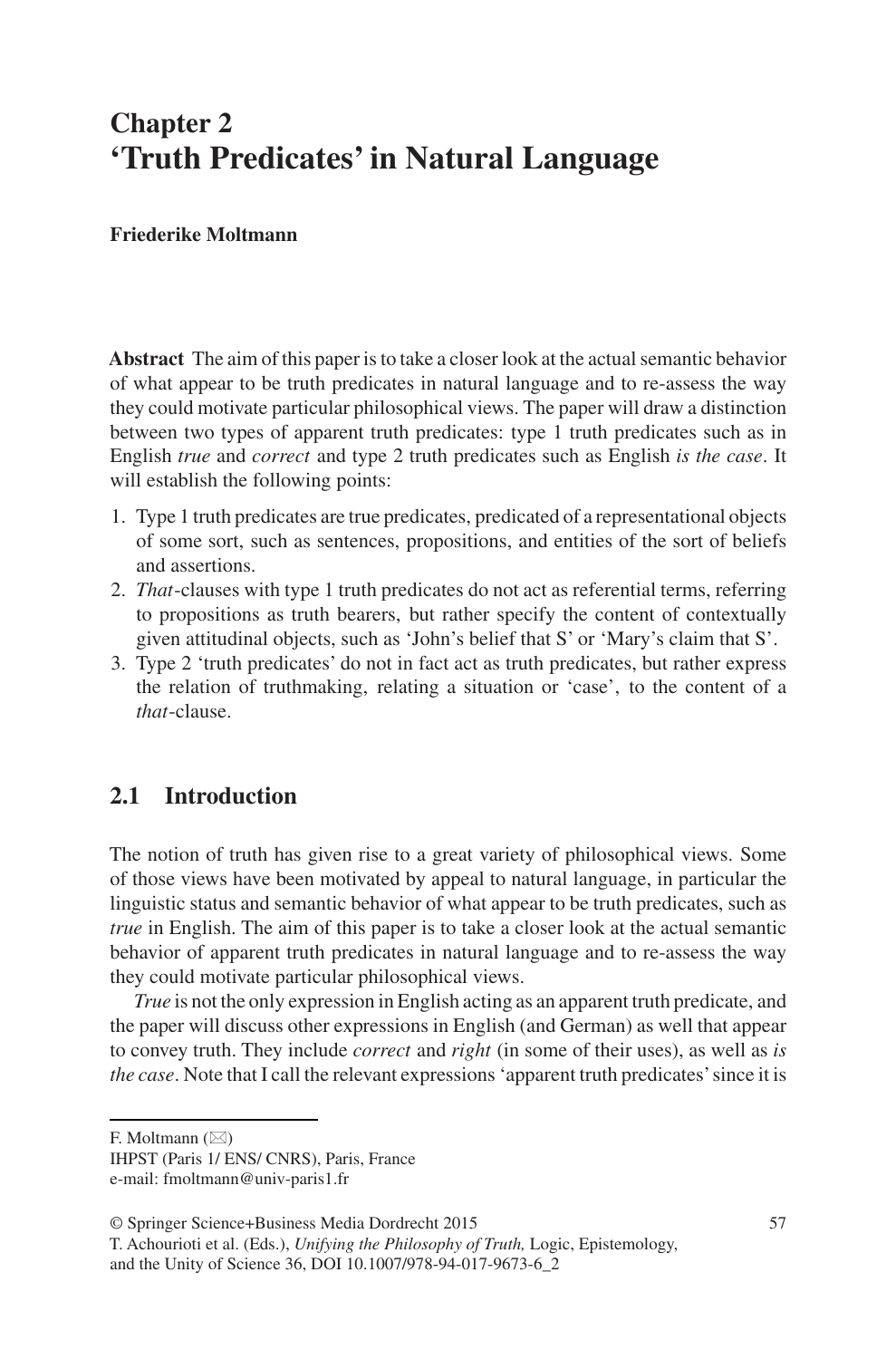controversial whether they really act as predicates predicating truth, and in fact only one among two types of expressions that I will discuss turns out to consist in actual truth predicates. The label 'truth predicate' will just serve to simplify the discussion.

The paper argues for a sharp distinction among two types of apparent truth predicates. *Is true* belongs to what I will call 'type 1 truth predicates'; *is the case* belongs to what I will call 'type 2 truth predicates':

*Type 1 truth predicates* (1) That S is true.

*Type 2 truth predicates*

(2) That S is the case.

The paper will also discuss*right* and *correct* as type 1 truth predicates, since *right* and *correct* despite their more general normative meaning convey truth with *that-*clauses as well as certain noun phrases. Type 2 truth predicates in English also include the predicates *occur* and *is so*.

The paper will establish several important points about the two types of truth predicates:

- 1. Type 1 truth predicates cannot be viewed as 'operators', 'connectives', or 'anaphoric devices', as has been claimed in some of the philosophical literature. Rather they are predicates predicated of a representational object of some sort. Such representational objects include sentences, propositions, beliefs, and assertions.
- 2. *That*-clauses with type 1 truth predicates do not act as referential terms, referring to a proposition as the truth bearer. Rather they have the function of specifying the content of a contextually given representational object. With *correct* and *right*, such objects cannot be sentences or propositions, but must be mind-dependent objects of the sort 'John's belief that S' or 'Mary's claim that S' (or perhaps kinds of such objects), that is what I call 'attitudinal objects'(Moltmann 2003a, 2013).<sup>1</sup> There is evidence that the same holds for *true*.

Point 2 is important since it would mean that propositions as abstract, mindindependent objects are not involved in the semantics of *that*-clauses with type 1 truth predicates, as on deflationist or 'modest' accounts of truth. Instead it opens the door for philosophical views tying the notion of truth primarily to the intentionality of mind-dependent objects, such as beliefs and claims.

Furthermore, the use of normative predicates such as *correct* to convey truth is at least compatible with a view according to which truth as constitutive of the normativity of beliefs (and related attitudinal objects) is a notion prior to the notion of truth applicable to sentences and propositions. The semantic behavior of other type 1 truth predicates that will be discussed is particularly suggestive of such a view.

 $<sup>1</sup>$  Note that attitudinal objects are not mental or illocutionary acts. They differ, most importantly, in</sup> that they have truth- or satisfaction conditions. They are thus proposition-like, but yet mind- and agent-dependent, see Moltmann (2003b, 2013).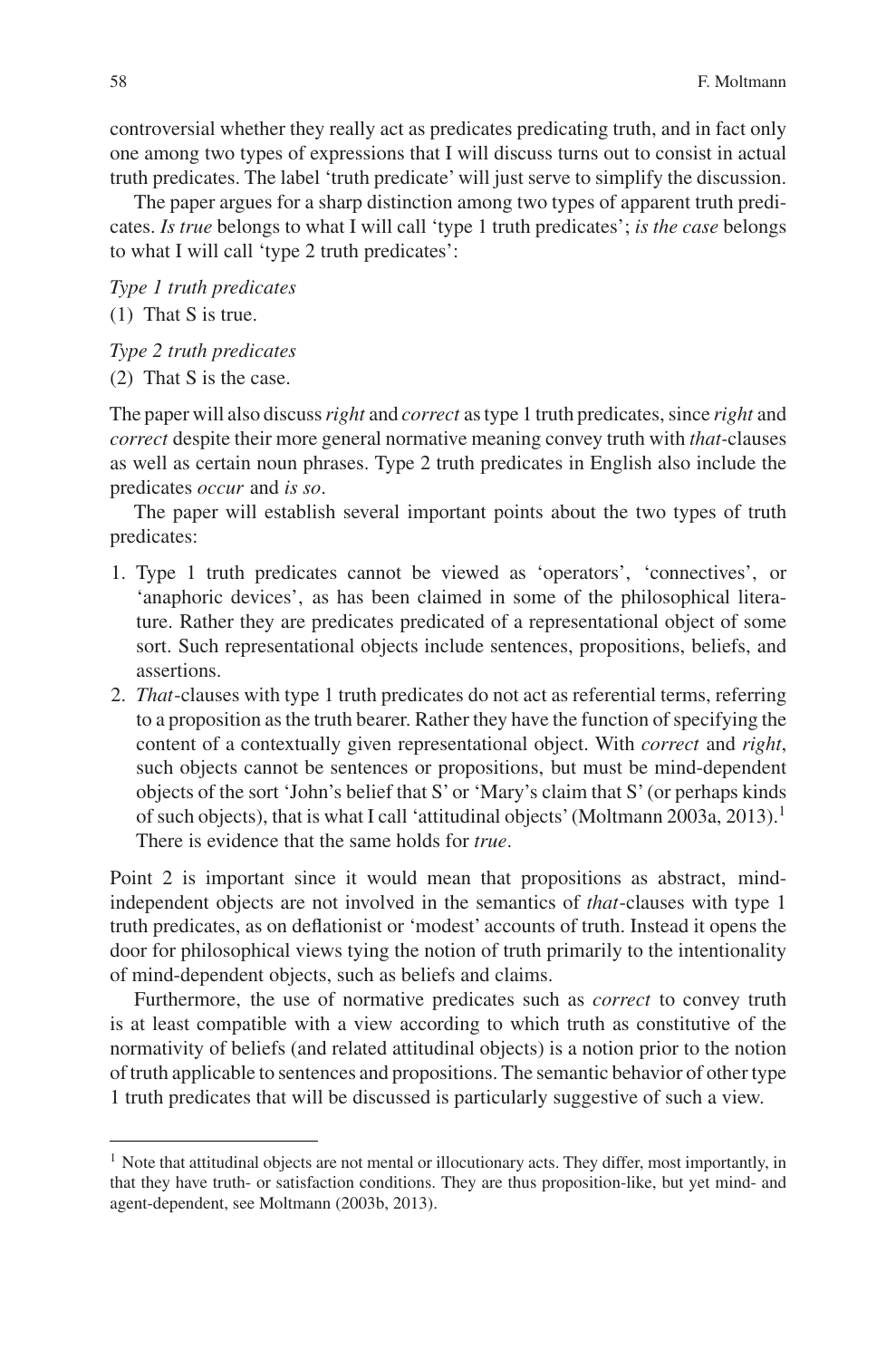3. Type 2 'truth predicates' do not in fact act as truth predicates, but rather express the relation of truth-making, relating a situation, or rather a 'case', to the content of a *that*-clause. Natural language thus does not just reflect the notion of truth, but also that of truth-making.

The appendix will briefly discuss two other apparent truth predicates in English, namely *is a fact* and *is the truth*. It will argue that they involve a more complex syntactic structure than what is apparent and do not serve to predicate truth.

#### **2.2 Type 1 Truth Predicates**

#### *2.2.1 Basic Properties of Type 1 Truth Predicates*

*Is true* is the truth predicate in English that has received the most philosophical attention. But there are other truth predicates that behave in relevant respects alike and thus classify as type 1 truth predicates. In particular, the normative predicates *is correct* and *is right* act as truth predicates when applied to *that-*clauses. We will later see that taking into account such predicates will be important for understanding truth predication in general.

In what follows, I will not discuss particular philosophical views about the status of *is true* in detail, but restrict myself to discussing the adequacy of a number of assumptions or claims that have been made in the philosophical literature about the linguistic status of *is true.*

Let us start with some very general linguistic properties of *is true*. <sup>2</sup> First, *is true* allows both for clausal subjects, as in (3a), and for extraposition, as in (3b):

(3) a. That the sun is shining is true.

b. It is true that the sun is shining.

Moreover, *is true* allows for certain quantifiers and pronouns in place of *that*-clauses in subject position, such as *everything* and *that*:

(4) a. Everything is true. b. That is true.

This does not hold for extraposed clauses, though (as is always the case, whatever the predicate):

(5) a. It is true that S.

b. \* It is true everything/that.

The reason is that noun phrases (NPs) can never appear in that position.

<sup>2</sup> As can easily be verified, the negative truth predicate *is false* exhibits the very same properties.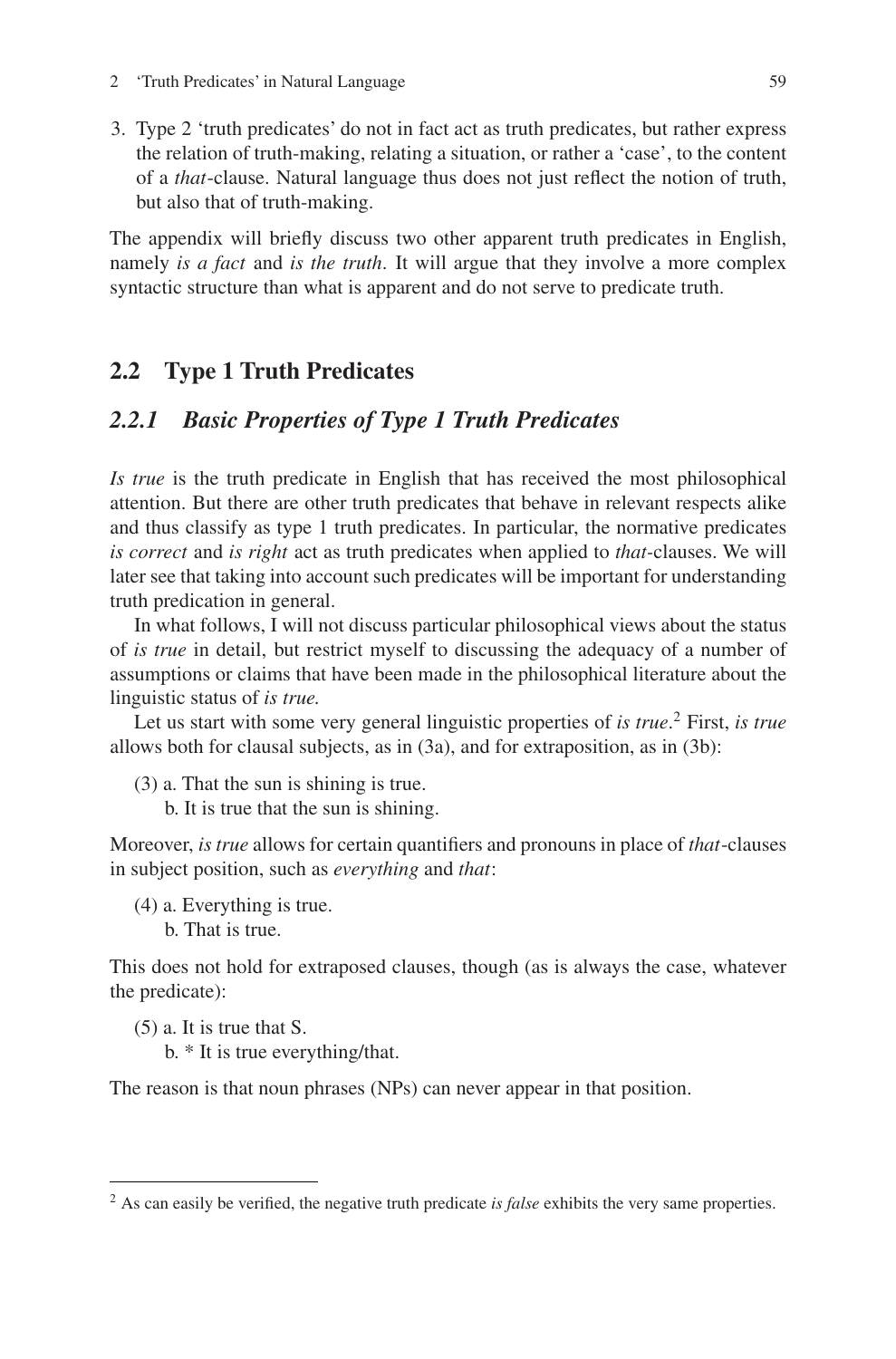Another important fact about *is true* is that it allows for referential NPs in subject position, namely NPs referring to entities such as propositions, sentences, beliefs, or claims:

- (6) a. The proposition that S is true.
	- b. The sentence 'S' is true.
	- c. John's belief that S is true.
	- d. John's claim that S is true.

Related to that is the (often overlooked) fact that *true* can act as an adnominal modifier of those same NPs:

- (7) a. the true proposition that S
	- b. the true sentence 'S'
	- c. John's true claim that S

Various philosophers have developed views of the notion of truth focusing on the clausal structures in (3a, b). Some philosophers in particular have proposed views concerning the formal status of *true* in the clausal construction. Thus, Ramsey (1927) held that *is true* in that construction is simply redundant. That is, *that* S *is true*, on that view, means the very same thing as S. Grover et al. (1975) proposed that *is true* it is simply an anaphoric device. Roughly, on their view, *that is true* in the discourse context *It is raining. That is true.* is simply a device permitting re-use of the preceding sentence. Finally, there is the view according to which *is true* is an operator or connective (or part of an expression acting that way, an expression that would include *that*), a view recently defended by Mulligan (2010).

Such views all give priority to the clausal construction over the construction in which *is true* applies to a referential NP, or they focus entirely on the clausal construction. The operator/connective view of *is true* moreover gives priority to the extraposition structure. In the next sections, we will see that the assumptions that the clausal structure takes priority is untenable, as is the assumption that the extraposition structure takes priority over the subject clause structure.

#### *2.2.2 The Priority of the Clausal Construction*

*True* in predicate position accepts both *that-*clauses and ordinary referential or quantificational NPs in subject position, and it naturally occurs as an adjectival modifier of the latter. In general, it seems, type 1 truth predicates come both with clausal and nominal constructions, and if they involve an adjective (like *true*), the adjective will have an application as an adnominal modifier. There is no evidence for the priority of the clausal construction. Moreover, the semantic contribution of *true* appears exactly the same in the clausal and the nominal construction.

There are adjectives that like *true* can appear in predicate position with clausal subjects, but with which the clausal construction displays a distinctive 'sentential' semantics, unlike with *true*. Examples are the adjectives *possible* and *probable*.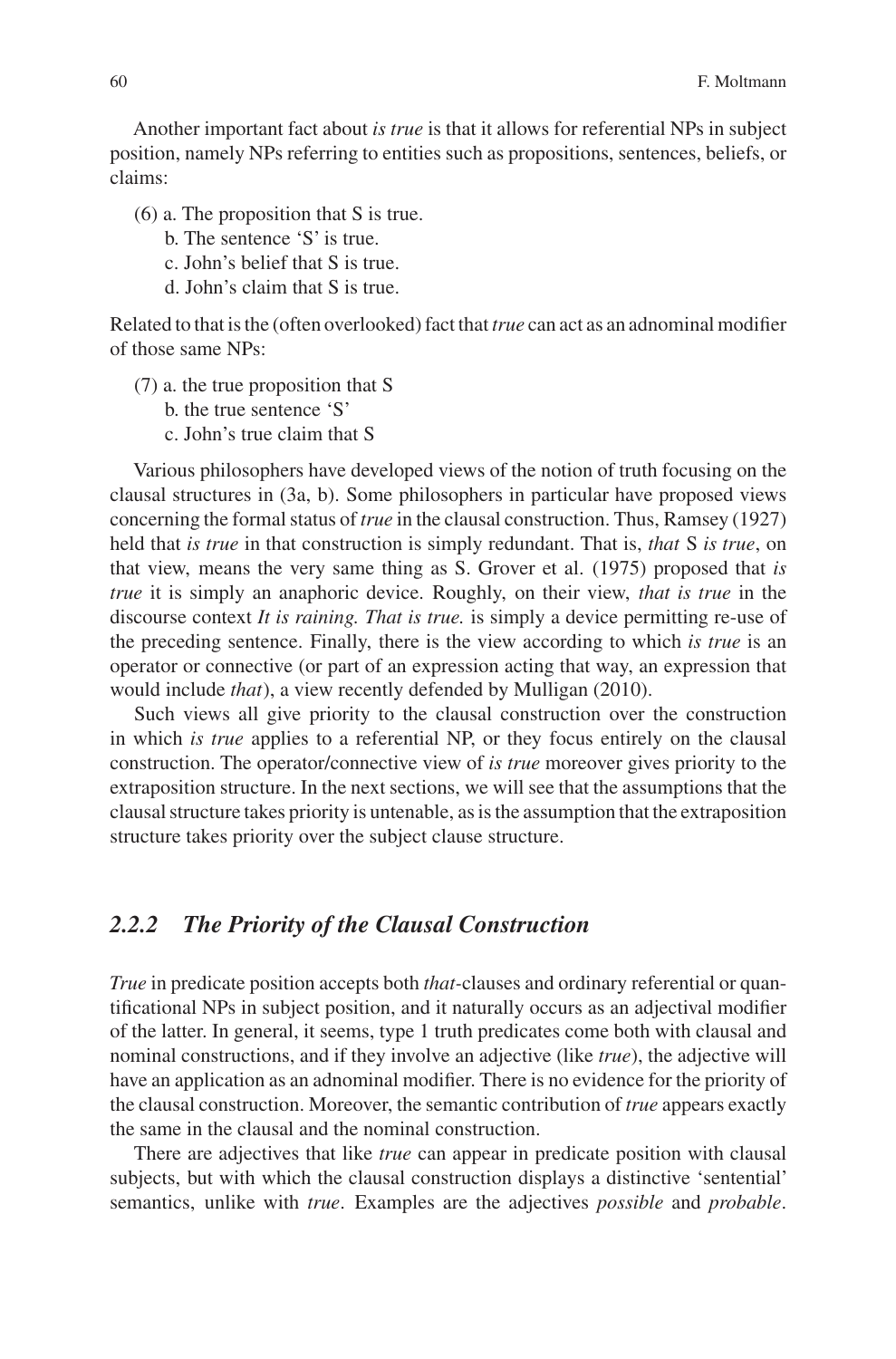*Possible* and *probable* in predicate position behave like sentence adverbials in two respects. First, *possible* and *probable* have adverbial counterparts that act as sentence adverbials. Thus (8a) and (8b) are equivalent:

- (8) a. Possibly/Probably, John will be late.
	- b. It is possible/probable that John will be late.

Second, the subject *that-*clause with *possible* and *probable* cannot be replaced by an explicit proposition-referring NP without change in meaning:

(9) The proposition that John will be late is possible/probable.

(9) does not mean what (8a) and (8b) mean. Rather it states that the existence of a proposition as an abstract object is possible/probable. Failure of substitution of a coreferential term is a good indication of the nonreferential status of a *that*-clause. With *possible* and *probable* as predicates, *that*-clauses do not act like singular terms referring to propositions and they do not specify the content of any object whatsoever to which *possible* and *probable* could apply as predicates. Rather, in predicate position, *possible* and *probable* appear to retain the very same semantic function that they have when acting as sentence adverbials.

The same two diagnostics for a sentence-adverbial function of an adjective in predicate position fail to apply to type 1 truth predicates. First of all, *true* lacks a sentenceadverbial counterpart, though it has an adverbial counterpart modifying the VP:

(10) a. John truly believes that S. b. John truly said that S.

Given the common Davidsonian analysis of VP adverbials, *truly* here acts as a predicate, namely of the Davidsonian event argument of *believe* and *say*—or an entity closely related to it, an 'attitudinal object' of the sort of a belief or a claim, just as *true* does in  $(11a, b)$ :<sup>3</sup>

(11) a. John's belief that S is true. b. John's claim that S is true.

- (i) a.??? Hans glaubt richtig, daβ es regnet.
	- 'John believes correctly that it is raining.'
	- b. Hans hat das Wort richtig geschrieben. 'John has written the word correctly.'
	- c. Hans hat das Wort richtig verwendet. 'John used the word correctly.'

<sup>3</sup> For a discussion of uses of *truly* as in (10a, b) see Aune (1967). In Moltmann (2013, Chap. 4), I argue that acts and states, such as a 'John's act of claiming'or 'John's state of believing'do not have truth conditions; only the corresponding attitudinal objects do, that is, entities of the sort 'John's claim' or 'John's belief'. This may be a problem for the Davidsonian account of *truly* in (10). The Davidsonian account appears problematic anyway, though, because the adverbial use of *truly* as in (10) does not seem to be available in all languages. For example, it is not available in German, which lacks an adverbial form of *wahr* 'true' with the right meaning. German has the adverbial form of *richtig* 'correctly'. But as an adverbial *richtig* cannot convey truth. Thus, (ia) is impossible, even though *richtig* can act as an adverbial with other predicates, as in (ib) and (ic):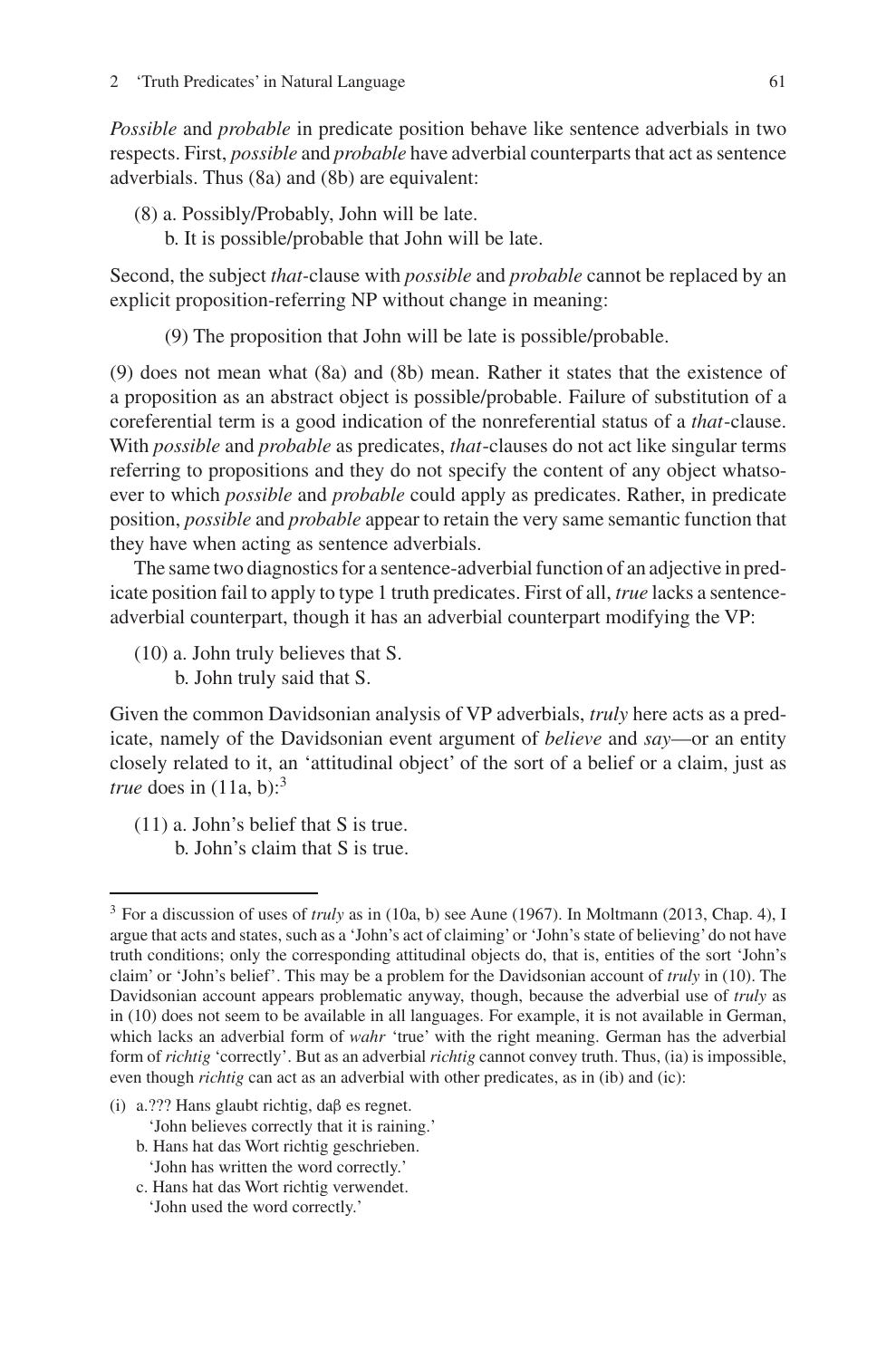Furthermore, with *true*, a replacement of the subject clause as in (12a) by a referential NP referring to a proposition (or another suitable object) as in (12b) is generally possible:

- (12) a. That S is true.
	- b. That proposition that S is true.

There is another important difference between *probable*/*possible* and type 1 truth predicates. With *that*-clauses, *true* displays an *anaphoric effect* that *possible* and *probable* don't. Thus, (13) suggests that *that* S has been claimed or considered by someone in the context of discourse, whereas this is not the case for  $(14a, b)$ :<sup>4</sup>

- (13) It is true that Mary is guilty.
- (14) a. It is possible that Mary is guilty.

b. It is probable that Mary is guilty.

Unlike (13), (14a, b) are perfectly acceptable in a context in which 'Mary is guilty' was not under discussion or has not been entertained by anyone. The anaphoric effect indicates that *is true* is in fact predicated of a contextually given attitudinal object, let's say a claim, supposition or 'acceptance'.

There is also a somewhat weaker effect than a strictly anaphoric one that *is true* and *is correct* may convey, and that is a concessive effect. That is, (13) may just concede that Mary is guilty (continuing then with *but ...* .), without requiring that to have been maintained by someone in the context. This effect can be considered a special case of the anaphoric effect, involving accommodation rather than a link to the previous context of conversation. That is, it will involve adding a suitably general kind of attitudinal object to the 'common ground', of the sort 'the thought that Mary is guilty' (which need not require a particular agent to actually have entertained the thought that Mary is guilty). On this use, *is true* is predicated of a hypothetical supposition, which amounts to an act of conceding.

To summarize then, there *are* predicates allowing for *that*-clauses in English that display a distinctive 'sentential' semantics, but type 1 truth predicates do not belong to them.<sup>5</sup>

<sup>4</sup> An anaphoric effect is also noticeable with *is possible* and *is probable* when the *that*-clause is in subject position:

<sup>(</sup>i) That John is inexperienced is possible/probable.

A plausible explanation is that *that*-clauses do not actually occur in subject position, but only in topic position (Koster 1978) (see also Fn11).

<sup>5</sup> Note that subject clauses with *possible* and *probable* allow for a replacement by *everything* or *that*, an indication that such quantifiers and pronouns do not go along with a referential function of the *that*-clause. See also Fn 10.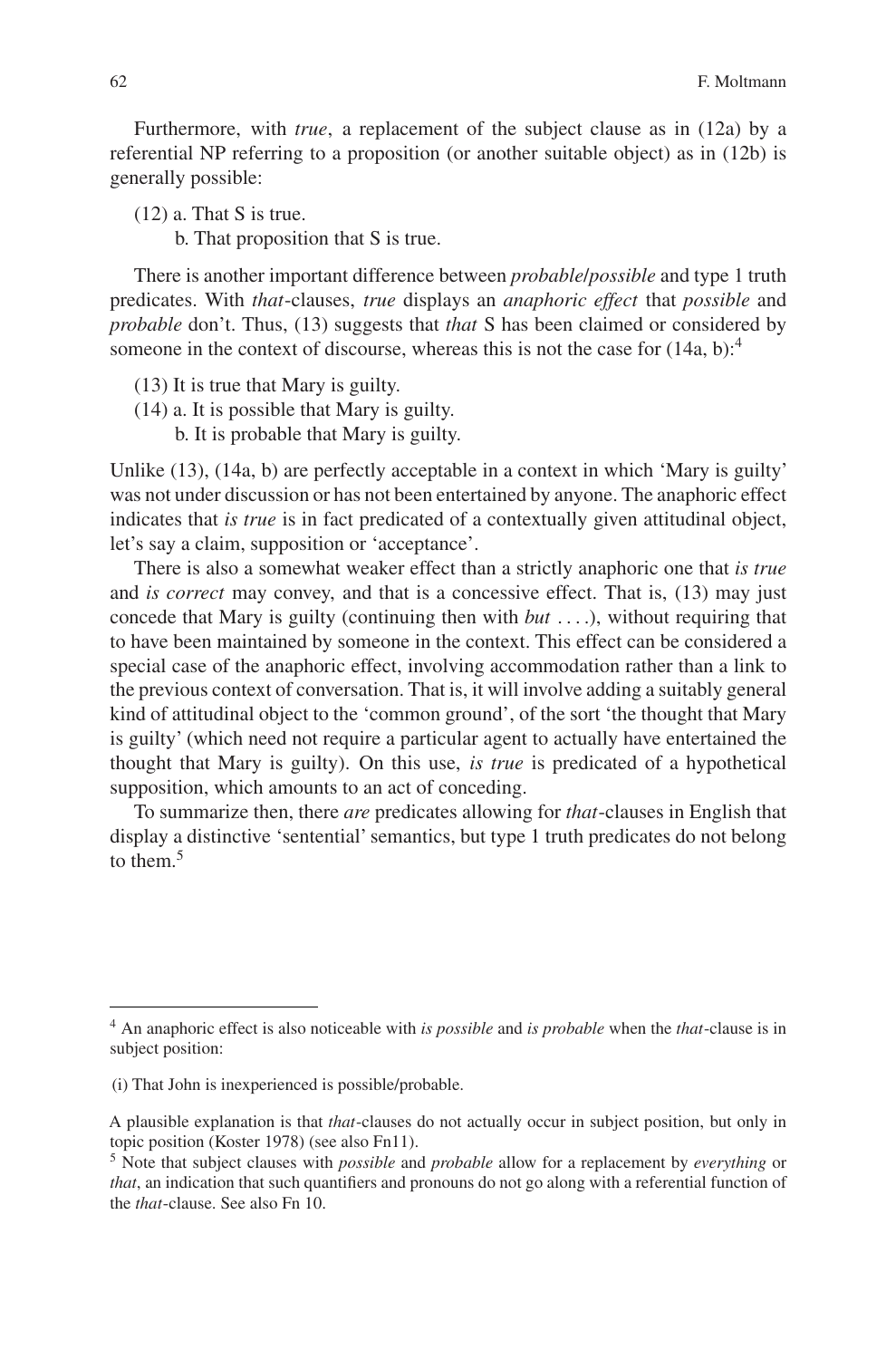### *2.2.3 Modifiers of Type 1 Truth Predicates*

A further argument against the priority of the clausal construction is the interpretation of modifiers of type 1 truth predicates. Modifiers such as *partly* and *to some extent* are equally applicable with *that-*clauses and with NPs in subject position:

- (15) a. That the students are intelligent is partly true.
	- b. It is partly true that the students are intelligent.
- (16) a. That John is incompetent is to some extent true.

b. It is to some extent true that John is incompetent.

The modifiers *partly* and *to some extent* are modifiers that relate to the part-whole structure of the object of which the predicate is predicated, in this case the content, in a suitable sense, of the *that-*clause.<sup>6</sup> The semantics of such modifiers is hard to account for on a 'sentential' semantic analysis of the *is true*-construction.

# *2.2.4 The Apparent Priority of the Extraposed Form and the Referential Status of the Subject Clause*

Since extraposed clauses cannot be replaced by quantifiers or anaphora, the extraposition structure seems to reflect the logical form of a sentence in which *true* plays the role of an operator or connective, rather than acting as a predicate (Mulligan 2010).<sup>7,8</sup>

There is not much linguistic support for the extraposition structure being prior to the subject-clause structure, however. First of all, extraposition is always possible with (one-place) predicates allowing for a subject clause, regardless of the content of the predicate. This includes predicates such as *is interesting*, *is shocking,* or *was the subject of a great debate*, for which true predicative status is hardly implausible. Second, extraposition is equally available with infinitival clauses, which arguably do have the status of referential terms, unlike *that*-clauses. Unlike *that*-clauses, infinitival clauses can 'flank the identity sign', one of Frege's criteria for referential terms:

b. This may be true.

(ii) Last year it was still true that S.

*True* can go along with other copular verbs than *be*:

(iii) That S became true/remained/seems true.

<sup>6</sup> For an account of partial truth see Yablo (2014).

<sup>7</sup> More precisely, *true* will have to be considered part of an expression acting that way, namely *is true that* (Mulligan 2010).

<sup>8</sup> Sometimes *it is true (that)* cannot just be a connective, for example when it hosts tense, which may require a particular temporal interpretation, as well as temporal or modal adverbials:

<sup>(</sup>i) a. This was true.

Thus, the view that *it is true* acts as an operator/connective may have to restrict itself to only part of the semantic function of that expression. But see the discussion in Grover et al. (1975).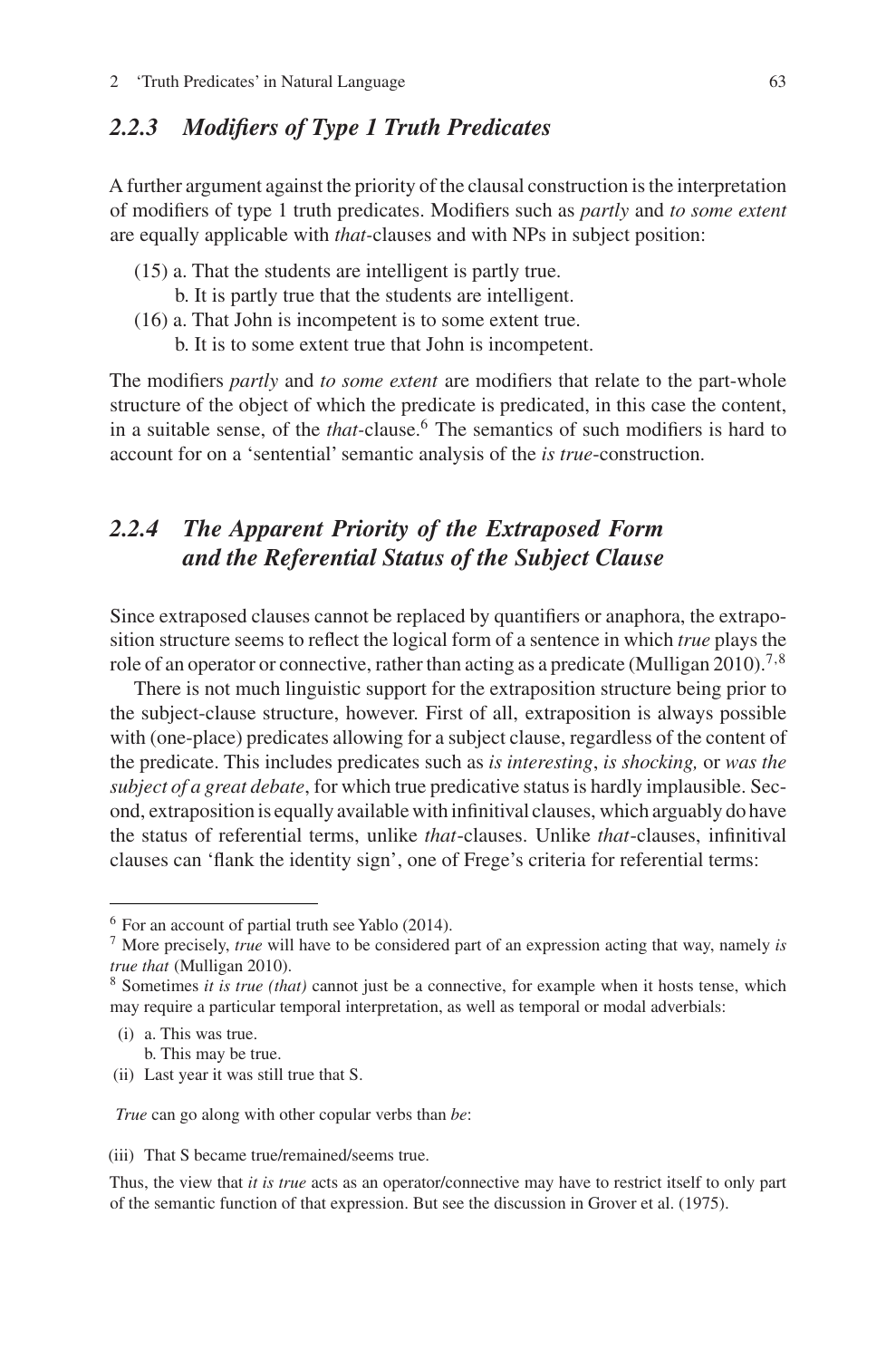(17) a. \* That John lives is that John works. b. To live is to work.

Infinitival clauses arguably stand for action types.<sup>9</sup> As such, they are replaceable by explicit descriptions of actions, at least with predicates such as *correct*, *right,* and *wrong*. Below we see that those predicates allow for infinitival clauses both in subject position and extraposed:

(18) a. To address Mike as 'Sir' is correct.

b. It is correct to address Mike as 'Sir'.

(19) a. To take advantage of others is wrong.

b. It is wrong to take advantage of others.

(20) shows the possibility of replacing the infinitival clauses by explicit descriptions of actions:

(20) a. Actions of addressing Mike as 'Sir' are correct.

b. Actions of taking advantages of others are wrong.

Clearly then, whether a clause is in subject position or extraposed does not bear on its referential status.

## *2.2.5 The Referentially Dependent Status of that-Clauses*

Subject clauses can be replaced by certain quantifiers and pronouns, such as *something* or *that.* However, there is evidence that *that-*clauses in subject position, as elsewhere, are not themselves referential.<sup>10,11</sup> In particular, in subject position *that*clauses are not referentially independent. This is an important point, though generally not acknowledged in the semantic literature. First of all, a *that*-clause in subject position is not by itself a proposition-referring term. A *that*-clause in subject position can also stand for a fact or a possibility, and what kind of entity it stands for depends strictly on the predicate. This can be seen with the evaluative predicate *nice* below:

(21) That S is nice.

(21) allows only for a reading on which *nice* evaluates a fact, even though *nice* could in principle evaluate a proposition (as in *the proposition that* S *is nice*) or a possibility (as in *the possibility that S is nice*). Only in the presence of a suitable predicate can

<sup>9</sup> See, for example, Portner (1997) for such a view.

<sup>10</sup> Quantifiers and pronouns like *everything* and *that* themselves in fact are not indicators of the referentiality of the expression they may replace. See Moltmann (2003a, 2004, 2013) for discussion. <sup>11</sup> In fact, *that*-clauses in apparent subject position, it has been argued, are actually not in subject position but rather in topic position (Koster 1978). The topic position is not a referential position, as seen below, where *really happy* appears in topic position:

<sup>(</sup>i) Really happy, he will never be.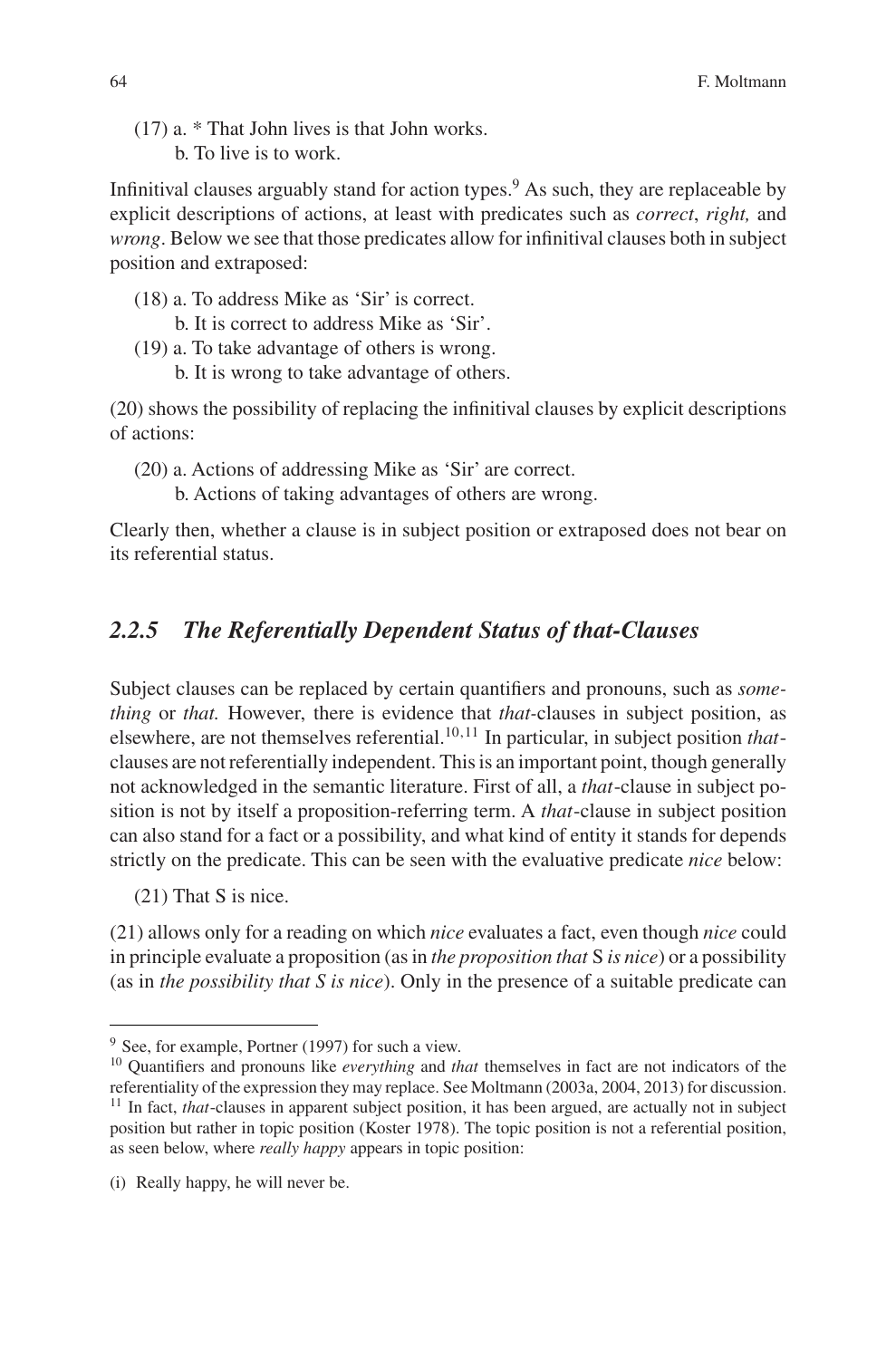a *that*-clause in subject position stand for a proposition, as in (22a), or a possibility, as in (22b):

- (22) a. That S/The proposition that S implies that S'.
	- b. That John might get elected/The possibility that John might get elected is excluded.

This means that in subject position a *that-*clause does not on its own refer to a proposition, a possibility, or a fact. Rather it serves to only characterize a proposition, a possibility, or a fact depending on the predicate. The semantic role of a *that-*clause is that of specifying the content of a proposition-like object of the kind required by the predicate, an object to which the property expressed by the predicate can then apply.

The semantic role of subject clauses to only partially characterize the argument of the predicate goes along well with the account of the anaphoric effect of *is true* given earlier. With *is true*, a *that*-clause specifies the content of the relevant (contextually given or accommodated) attitudinal object (or kind of attitudinal object), of which *true* is then predicated.

#### *2.2.6 Consequences for Deflationist View of the Content of True*

One general issue in the philosophical discussion of truth is the question of the status of *true* as a predicate expressing a property. On the face of it, *true* appears no different from an ordinary predicate. Deflationists deny that *true* expresses a true property, but they do not necessarily make claims about the syntactic status of *true*. Thus, Horwich's (1990) version of deflationism is sufficiently carefully formulated so as to not make direct claims about the linguistic status of*true*. The view maintains only that what constitutes having the concept of truth is the knowledge of the equivalence schema below, where [] is a nominalization function (roughly corresponding to *that*):<sup>12</sup>

 $(23)$  [S] is true iff S.

Yet some assumptions about the semantics of sentences with the predicate *is true* are made nonetheless. Most importantly, the account gives priority to the clausal construction: (23) is applicable only when *true* applies to a *that*-clause and not when it applies to a referential NP. (23) moreover treats a *that*-clause as a propositionreferring term (with the aim of giving justice to the possibility of replacing the *that*clause by quantifiers like *something*, anaphoric pronouns like *that*, and descriptions of the sort *what John said*). Given (23), the application of the truth predicate amounts to the denominalization of the proposition-referring term (a *that*-clause) and the use of the sentence thus obtained.

<sup>12</sup> For a closely related view see Künne (2003).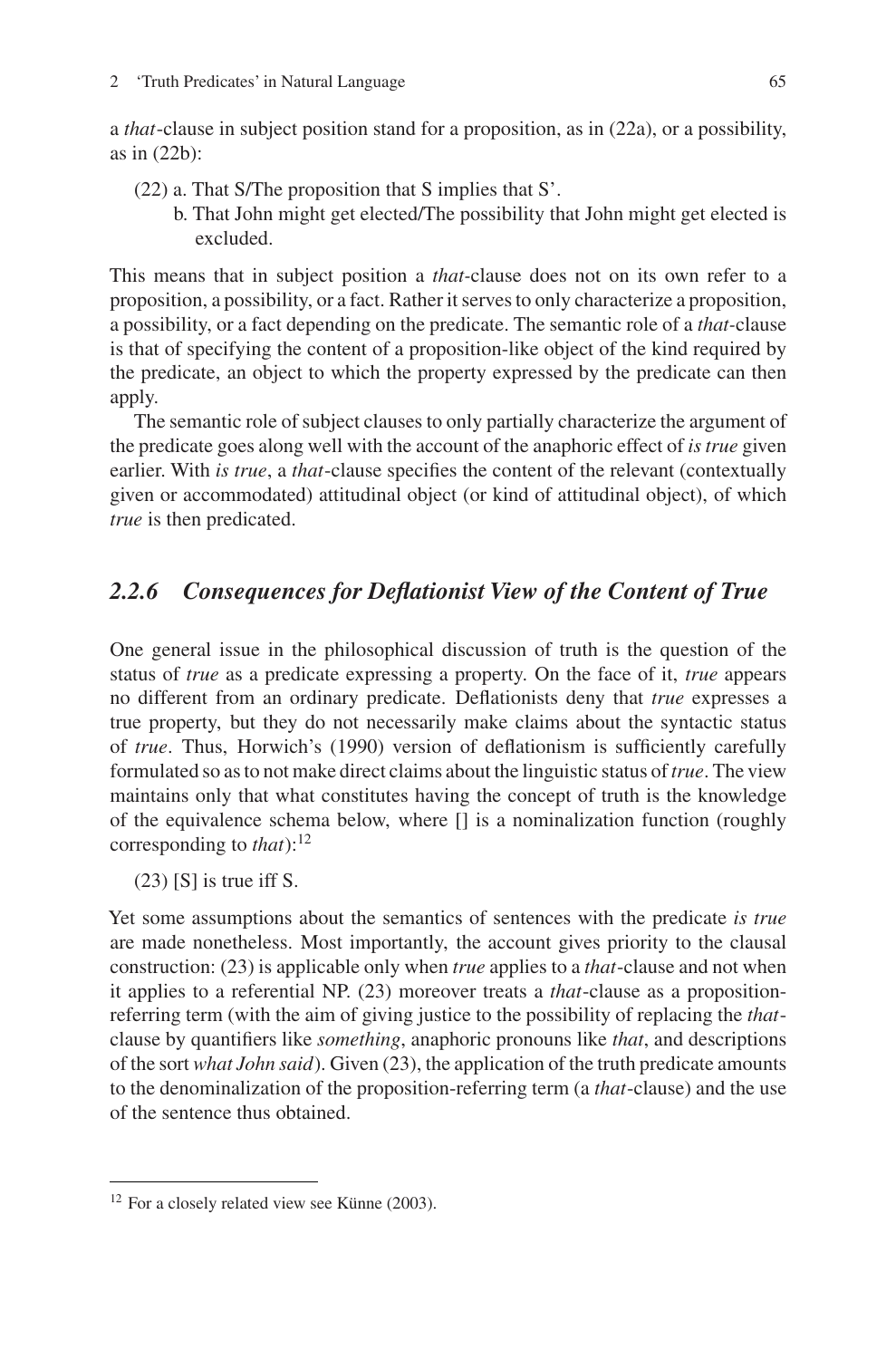In view of the lack of referential independence of *that*-clauses discussed in the preceding section, the deflationist view faces the problem that the subject clause by itself just could not stand for a proposition. This is not a serious problem, though, since in (23) just one particular nominalization function introducing propositions may have been chosen in the presence of the predicate *true*. More of a challenge is the anaphoric effect associated with *is true*, which indicates that it is not a proposition, but a contextually given or accommodated attitudinal object (or kind of attitudinal object) that *true* is predicated of. There is further support for such an account of *that*clauses with *true* as a type 1 truth predicate and that comes from normative truth predicates such as *correct* and *right*. With *that*-clauses, normative truth predicates simply *could* not apply to propositions.

### *2.2.7 Normative Truth Predicates*

*Correct* and *right* (as well as their negative counterpart*wrong*) act like truth predicates in some of their uses, but they obviously have a more general normative meaning. They differ in that respect from *true*, which I will call a *representation-related truth predicate*. The semantic behavior of normative truth predicates is significant in that it bears both on the analysis of *that*-clauses with truth predicates in general and on the question of the priority of different notions of truth.

*Correct* and *right* are predicates that appear to express truth with *that*-clauses (in subject position and when extraposed):

(24) a. That John is the director is correct/right.

b. It is correct/right that John is the director.

In that role, *correct* and *right* display the very same anaphoric effect as *true*, illustrated by the contrast with *possible* and *likely* below:

(25) a. It is correct/right that John is inexperienced.

b. It is possible/likely that John is inexperienced.

*Correct* and *right* also act as truth predicates with referential NPs referring to attitudinal objects such as beliefs and claims:

(26) a. John's belief that S is right/correct. b. John's claim that S is right/correct.

*Correct* and *right* have a more general normative meaning, though. This is what allows *correct* and *right* to apply also to decisions, punishments, movements,proofs, and conclusions:

(27) a. John's decision was right.

- b. John's punishment was right.
- c. The dancer's movements were correct.
- d. The proof was correct.
- e. The conclusion that Mary is guilty is correct.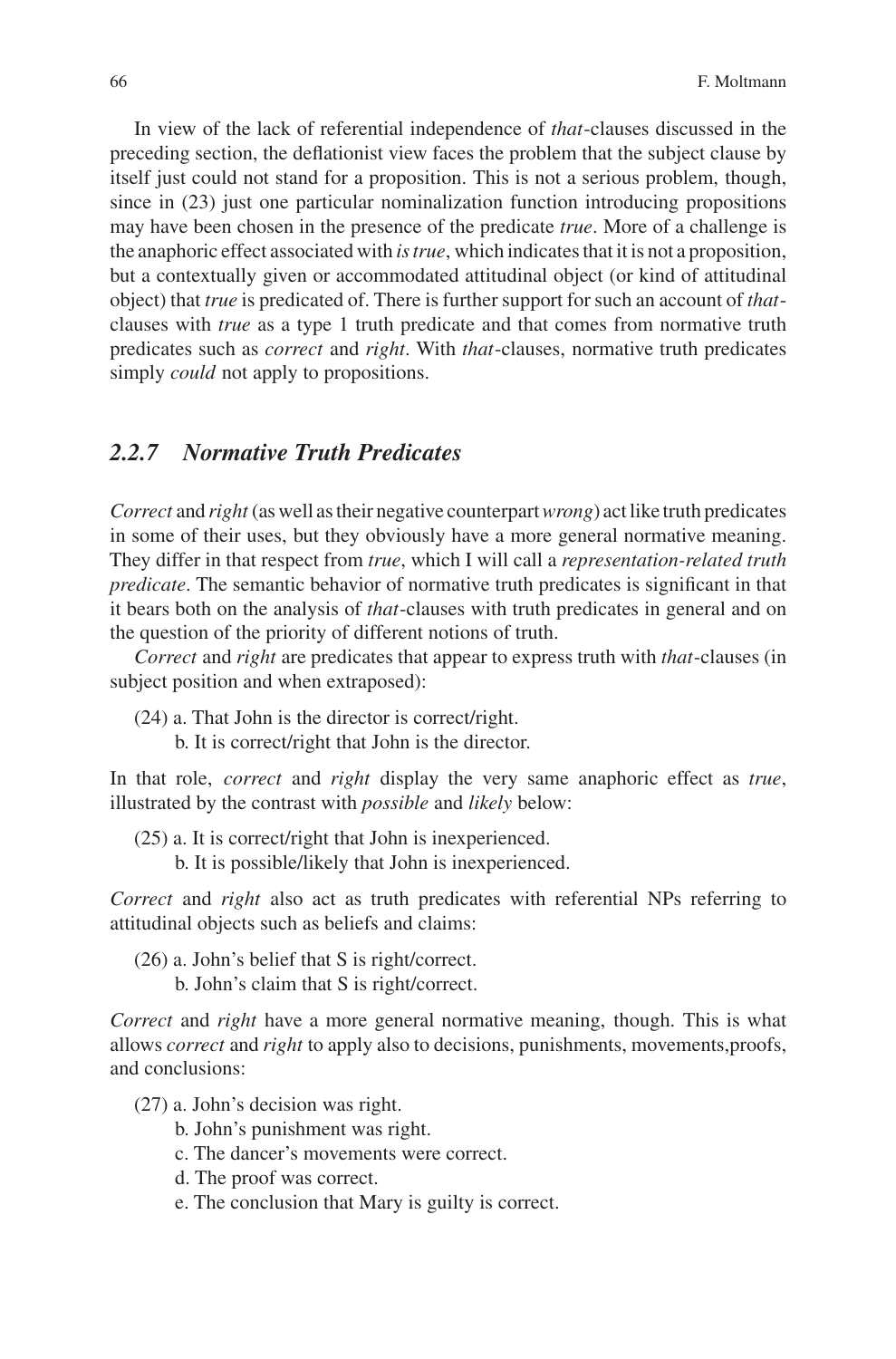With their more general meaning, *correct* and *right* express the fulfillment of the relevant norm (be it a moral value, a rule, an instruction, or logical validity).

The normative aspect is apparent also when *correct* and *right* are predicated of certain types of truth bearers such as explanations, and answers, in which case they do not simply predicate truth:

(28) a. The explanation that Mary was tired was correct.

b. The answer that Paris is the capital of France is correct.

For an explanation to be a correct explanation, it does not suffice for its content to be true; it also needs to explain what is to be explained. Similarly, for an answer to be a correct answer, it does not suffice for its content to be true; it also needs to respond to the question. In fact, *true* is not applicable to explanations, and in some languages, for example German, its counterpart does not apply to answers:<sup>13</sup>

- (29) a.?? The explanation that Mary was tired was true.
	- b.?? Die Antwort, dass Paris die Hauptstadt von Frankreich ist ist wahr. 'The answer that Paris is the capital of France is true.'

Like *true, correct* and *right* can also be predicated of sentences:

(30) This sentence is correct/right.

However, when predicated of sentences, *correct* and *right* evaluate grammaticality rather than truth. This certainly is due to the more general normative meaning of *correct* and *right*. The norm associated with a syntactic object such as a sentence is grammaticality not truth.

An important (and related) observation is that *correct* and *right,* unlike *true,* cannot felicitously be predicated of propositions:

(31)?? The proposition that it is raining is correct/right.

This has an important consequence for the semantic analysis of *that*-clauses with *correct* and *right* as predicates, and in fact for the semantics of *that*-clauses in general. A *that*-clause with *is right* or*is correct* as predicate could not serve to specify a proposition, but only an attitudinal object of the sort of a belief or a claim—or a kind of attitudinal object in the context of a concessive use.<sup>14</sup>

(i) It is right that John is inexperienced. Yet he should be given a chance.

<sup>&</sup>lt;sup>13</sup> In fact, a linguistic act being an answer presupposes that it addresses the question. An answer may then be 'correct' or not depending on whether its content is true. Note that the extent to which an answer addresses the question cannot be conveyed by *correct*, but only by *good*. An answer that truly addresses the question may be considered a 'good answer', whereas an answer that evades the question a 'bad' one. Obviously, an answer cannot be identified with a proposition or an assertion: propositions and assertions have different normative profiles.

<sup>&</sup>lt;sup>14</sup> A concessive use involving accommodation of a kind of attitudinal object is actually harder to get with *right* and *correct* than with *true*, but it is not impossible, let's say in a suitable context with the sentence below:

<sup>(</sup>ii) shows that *correct* and *right* can apply to kinds of attitudinal objects:

<sup>(</sup>ii) The claim/The assumption that John is inexperienced is correct.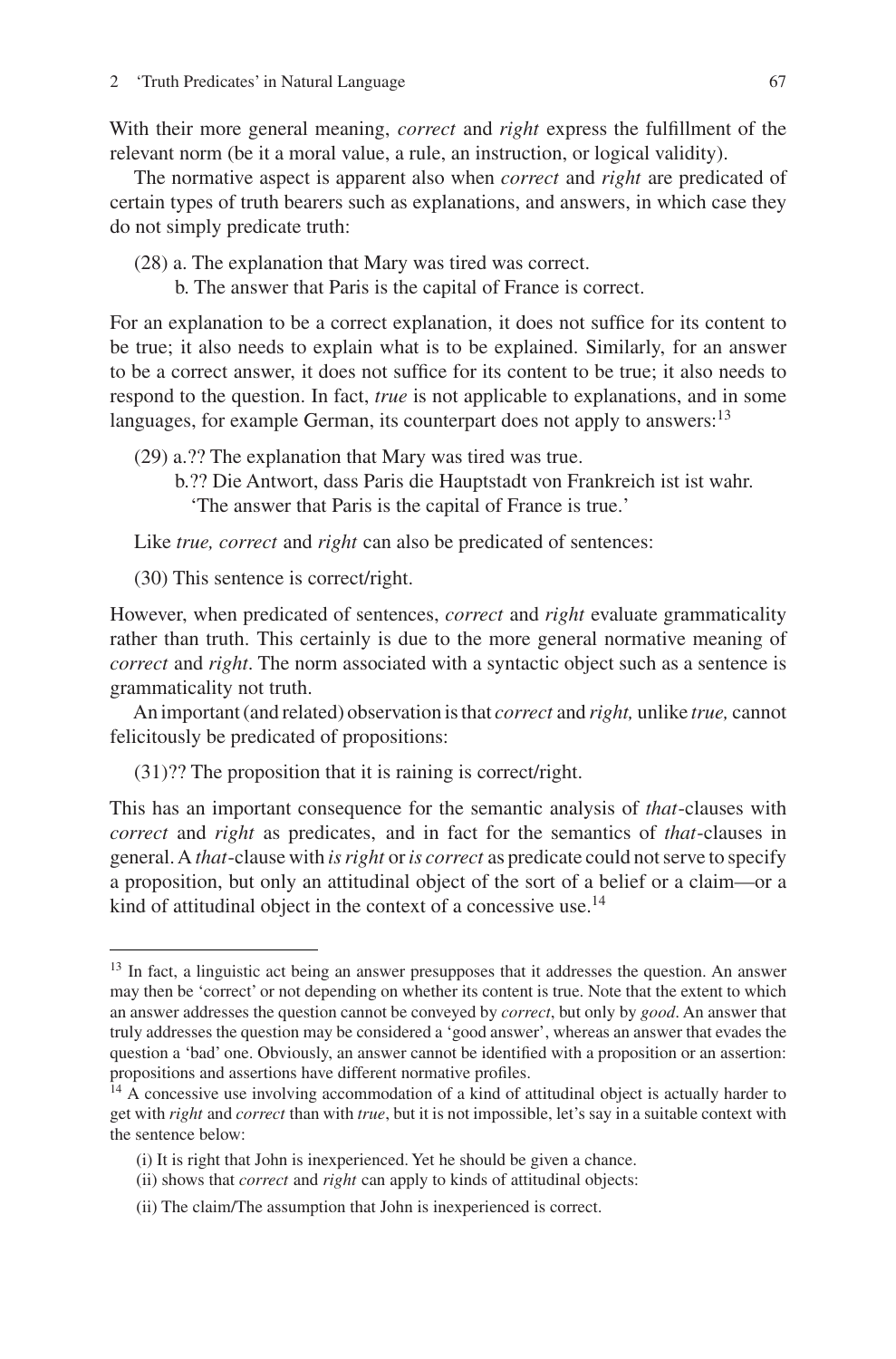The fact that *that*-clauses with *correct* or *right* need to specify the content of an attitudinal object (or a kind of attitudinal object) but could not stand for a proposition is rather remarkable. The more familiar cases in which a *that*-clause could not stand for a proposition are those in which the *that*-clause is required to specify a fact (*nice*) or a possibility (*is excluded*). If *that*-clauses have to specify attitudinal objects or kinds of them with *correct* and *right*, then this makes it rather plausible that they will do that with *true* as well. It would in both cases explain the anaphoric effect. Moreover, it would go along well with philosophical views that consider the primary truth bearers to be mind-dependent objects of the sort of beliefs, rather than abstract propositions, that is, it would suit well philosophical views that tie truth to intentionality.

The use of*right* and *correct* as truth predicates displays a notion of truth according to which truth is constitutive of the norm associated with beliefs: if one ought to believe p, then p. (Boghossian 2003; Gibbard 2005). It is the notion of truth as the aim of belief just as the fulfillment of moral values is what certain actions and decisions should aim for. The notion of truth displayed by *true,* by contrast, is that of a property of representational objects: sentences, abstract propositions, as well as attitudinal object such as beliefs and claims.

Obviously, a deflationist account that invokes the denominalization of a proposition-referring *that*-clause is not applicable to *correct* and *right* when they are used as truth predicates with *that*-clauses. With *correct* and *right*, *that-*clauses could not stand for propositions but only for entities like beliefs and assertions. This need not be an objection to deflationism as such, though. In fact, it is not plausible that *correct* and *right* with objects like beliefs and assertions just convey truth. Rather, truth is treated as a consequence of the fulfillment of the norm associated with beliefs and assertions, a consequence of what ought to be believed or what ought to be asserted. If the content of a belief or assertion is separated from the belief or assertion itself, then the fact that the correctness of a belief or assertion implies the truth of its content is compatible with a deflationist view of truth.

There is an alternative view, however, according to which a truth-related norm is inseparable from the notion of content itself, with belief being in fact the most fundamental propositional attitudes related to the content of propositional attitudes in general (as suggested by Boghossian 2003). On such a view, the norm-related notion of truth conveyed by *correct* and *right* when applied to beliefs would not be explained in terms of the representation-related notion, but rather considered primitive, constitutive of the notion of mental content itself. The representation-related notion conveyed by *true* when predicated of sentences and abstract propositions would instead be explained in terms of the more primary normative notion. Roughly*, true* would hold of a proposition in virtue of that proposition making up the content of a (potential) belief fulfilling its norm. *True* would hold of a sentence in virtue of that sentence expressing a proposition of which *true* holds.

This is not the place for a more elaborate philosophical discussion of the two views. The purpose of the preceding remarks was mainly to clarify the philosophical options compatible with the linguistic facts. What we can certainly conclude from the linguistic facts that natural language as such does not support the priority of a notion of truth involving abstract propositions, as, for example, the deflationist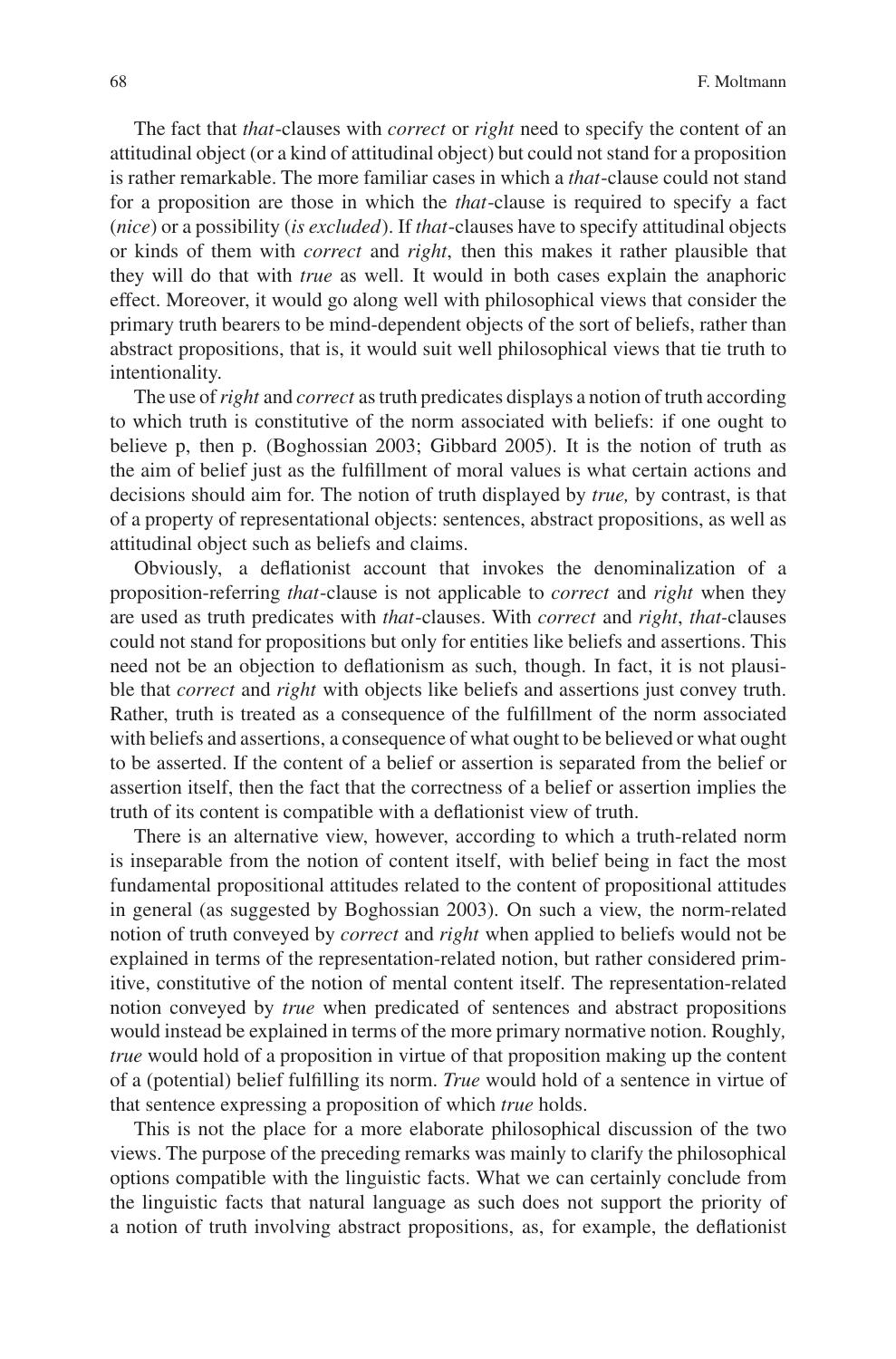account would have it.<sup>15</sup> The semantic behavior of representation-related and especially norm-related truth predicates does not go along well with the view that *that*-clauses act as proposition-referring terms. It gives much better support for the view that *that*-clauses with type 1 truth predicates serve to specify the content of contextually given or accommodated attitudinal objects (or kinds of them).

The distinction in English between the normative predicates *correct* and *right*, which can be used as truth predicates, and the representation-related truth predicate *true* raises the question of how general that distinction is. A quick look at two truth predicates of one other language (German) shows that the distinction is not very clear cut, which in turn suggests that the normative notion of truth should not be explained in terms of the representation-related one.

First, in German, there is only a single negative predicate for both the representation-related and the normative notion, namely *false*:

(32) a. Die Schluβfolgerung ist falsch.

'The conclusion is false/

- b. Der Satz ist falsch.
	- 'The sentence is false.'
- c. Die Behauptung ist falsch. 'The claim is false'.
- d. Die Entscheidung war falsch.
	- 'The claim/The decision was wrong.'
- e. Die Tanzschritte waren falsch.
	- 'The dance steps were wrong.'

Interestingly, *falsch* when predicated of sentences as in (32b) is not ambiguous, but means only 'false', not 'grammatically wrong'. To convey ungrammatically requires explicitly negating *korrekt* or *richtig*:

(33) Der Satz ist nicht richtig/nicht korrekt/inkorrekt.

'The sentence is not right/not correct/incorrect.'

This indicates that *falsch* has a single meaning (which manifests itself as 'false'when applied to sentences), rather than being ambiguous between two meanings (though what exactly that meaning is remains to be spelled out).

Second, the German 'truth verb'*stimmen* 'be right', also a type 1 truth predicate, combines what appears to be a representation-related and a normative use. *Stimmen* conveys a very different norm-related notion, though, than *correct* and *right*.

*Stimmen* can be predicated of sentences as well as assumptions and assertions with the meaning 'true':

(34) a. Der Satz stimmt.

'The sentence is true.'

b. Maria's Annahme/Anna's Behauptung stimmt.

'Mary's assumption/Ann's claim is right'.

<sup>15</sup> For a critique of abstract propositions as semantic values of *that*-clauses see also Boghossian (2010).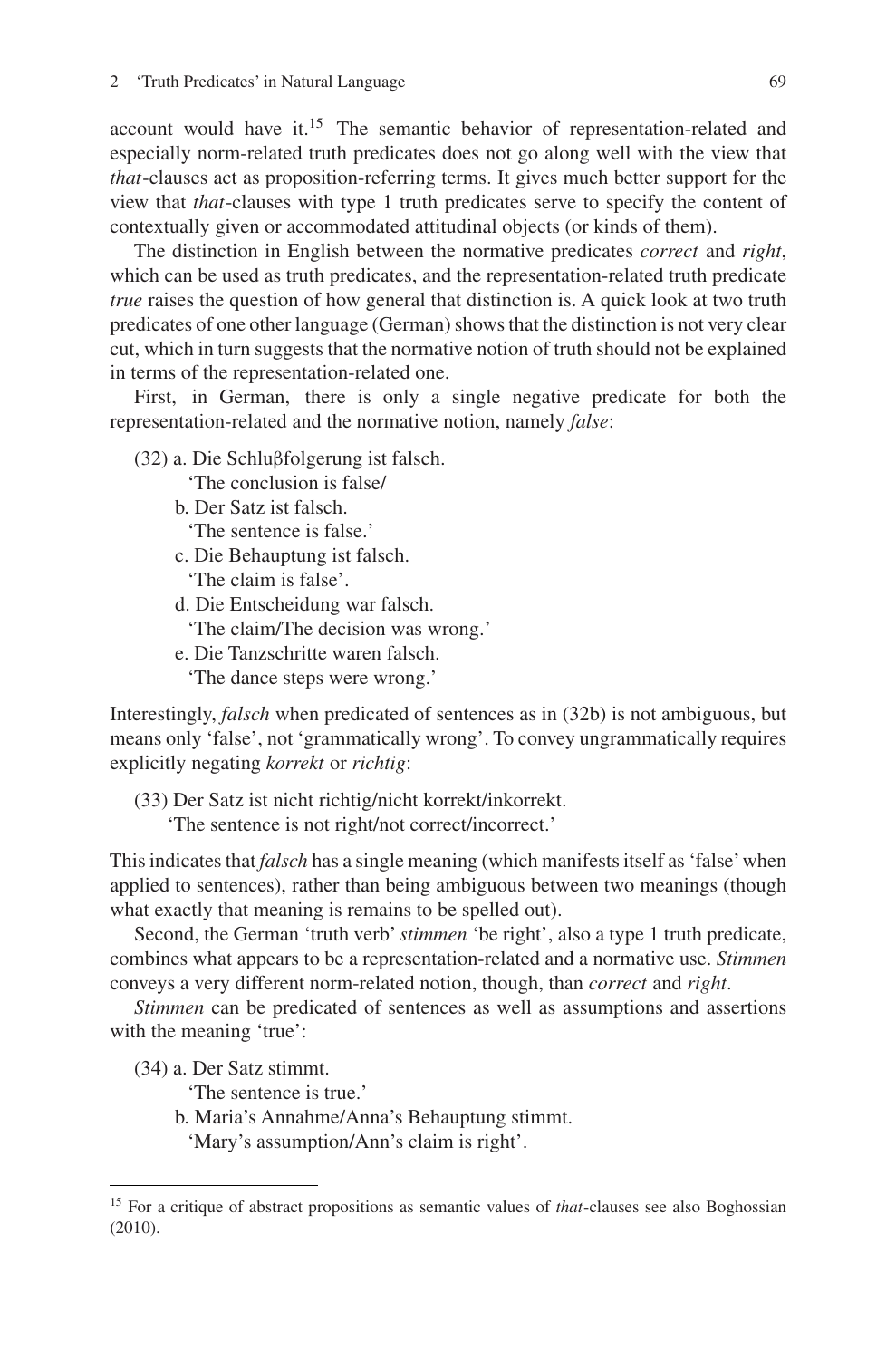*Stimmen* also means 'true' with *that*-clauses:

(35) Daβ es regnet, stimmt. 'That it is raining is right'.

*Stimmen* in addition applies to certain actions or their products, conveying that they conform to the relevant rules or conditions:

(36) a. Die Tanzschritte stimmen. 'The dance steps are right.' b. Der Beweis stimmt. 'The proof is right.'

As such *stimmen* also applies to answers, conveying that their content is true:

(37) Die Antwort stimmt. 'The answer is right.'

However, *stimmen* does not apply to actions or decisions whose associated norms are moral values:

(38) a.??? Maria's Entscheidung stimmt. 'Mary's decision is right.' b.??? Anna's Bestrafung stimmt. 'Ann's punishment is right.' c.??? Anderen zu helfen stimmt. 'To help others is right.'

*Stimmen* generally cares only about fairly local conditions and not more general action-guiding moral values. This manifests itself also in the fact that *stimmen* is perfectly natural with statements of personal taste, with which *richtig* is infelicitous, as it is with *wahr* 'true' (Kölbel 2008):

- (39) a. Maria's Behauptung, dass Skifahren Spaβ macht, stimmt./?? ist richtig/??? ist wahr.
	- 'Mary's claim that skiing is fun is right/correct/true.'
	- b. Daβ die Schokolade fantastisch schmeckt ist, stimmt/?? ist richtig/??? ist wahr.

'That the chocolate tastes fantastic is right/correct/true.'

The general meaning of *stimmen* appears to be that of meeting rather specific conditions associated with the entities to which *stimmen* can apply. In the case of sentences, those conditions concern truth rather than grammaticality. In the case of assertions, they concern truth as well as intersubjective sharability.

Given these observations, we can conclude that there is no strict division among representation-related and norm-related truth predicates. German *false* and *stimmen* have both representation-related and norm-related uses, and they impose rather different requirements on the norms associated with the objects they can apply to. In both cases, though, truth is treated as the norm for sentences as well as beliefs and assertions.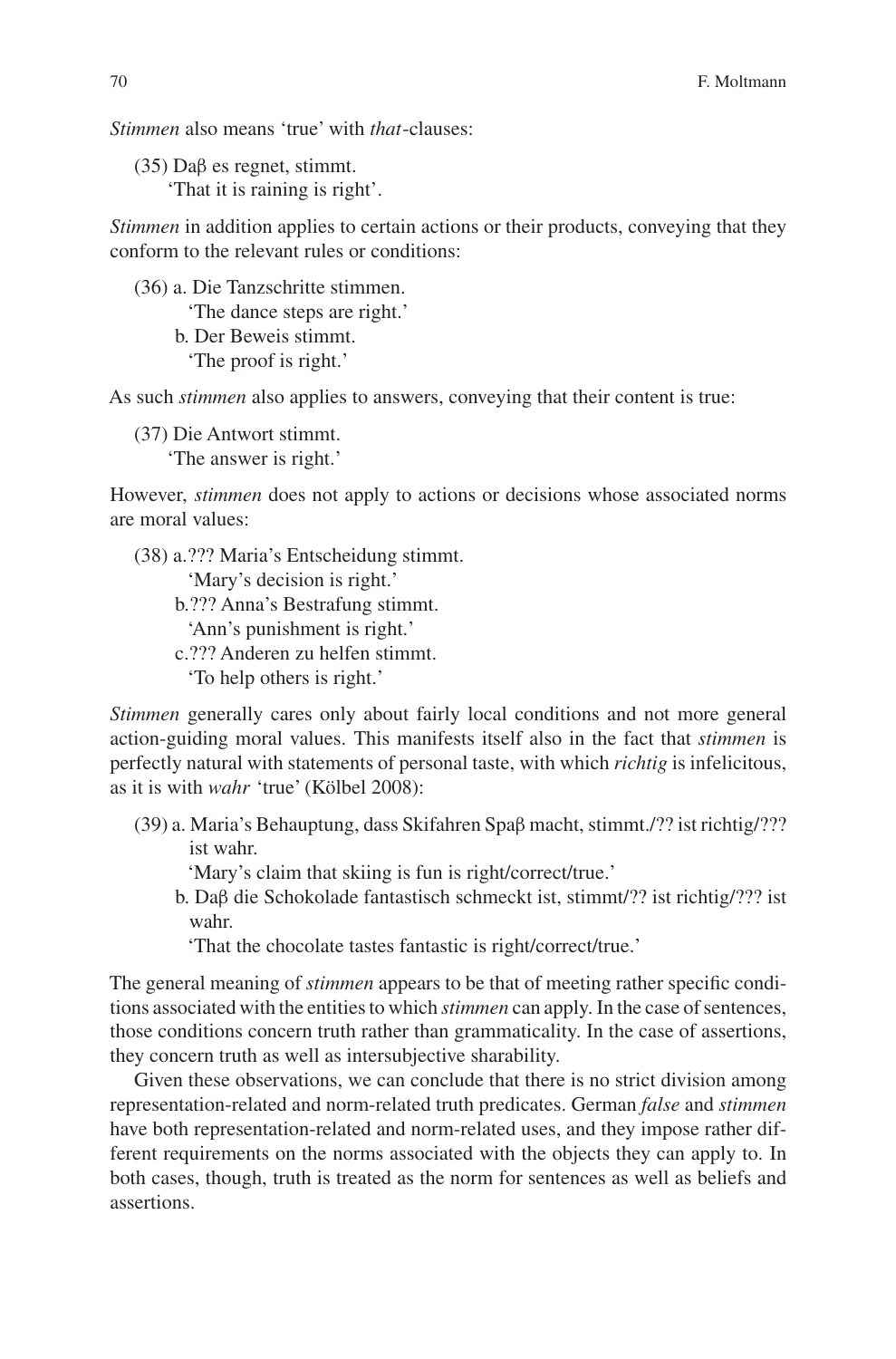### *2.2.8 The Nominalization Truth*

A further important linguistic fact about the adjective *true* is that it has a nominalization, *truth*. *Truth* can help form a relational NP that is of the very same form as a term referring to a particularized property or trope, such as *the wisdom of Socrates* or *the beauty of the landscape*. <sup>16</sup> In such an NP, *truth* will take as its complement a referential NP to which *true* can also apply as a predicate and an adnominal modifier: such as *the proposition, the belief, the claim,* or *the sentence*17,18

- (40) a. the truth of the proposition
	- b. the truth of the belief/claim
	- c. the truth of the sentence

*Truth* otherwise displays typical occurrences as an abstract mass noun, namely as a bare mass noun apparently referring to a quality in (41a) (which is parallel to (41a')) and as a mass quantifier ranging over quality instances (or tropes) in (41b) (which is parallel to (41b')):

- $(41)$  a. The topic of the seminar was truth.<sup>19</sup>
	- a'. The topic of the conversation was beauty.
	- b. There was little truth in what he claimed.
	- b'. There was little beauty in the photograph.

b. ??? The truth of the proposition that S might have been false.

Truth is essential to 'the truth of the proposition that S', but not generally to 'the proposition that S'.

<sup>18</sup> Hinzen (2003) emphasizes the 'possessor' relation (the relation of inalienable possession) that is manifest in the application of the nominalization *truth*, as in (ia) and especially in (ib):

- (i) a. There is some truth in his claim that S.
	- b. The claim that S has some truth in it.

This is the very same relation that may also apply to the referents of adjective nominalizations such as *wisdom*, where it is traditionally considered the relation of a trope to its bearer:

- (ii) a. There is some wisdom in his remark.
	- b. His remark has some wisdom in it.

This relation is also involved in the interpretation of 'ordinary' trope-referring terms formed with *truth* or *wisdom*:

- (iii) a. the truth of his claim.
	- b. the wisdom of his claim.

<sup>19</sup> Coherence theorists would consider the quality-referring term *truth* as expressing the primary notion of truth, prior to that expressed the predicate *true* or the relational use of *truth*.

<sup>&</sup>lt;sup>16</sup> Terms of this sort are used as standard examples of trope-referring terms in the relevant philosophical literature. See Moltmann (2007, 2013) for a discussion of trope-referring terms in natural language.

<sup>&</sup>lt;sup>17</sup> It is obvious from the behavior of predicates that *the truth of the proposition that* S cannot refer to the same thing as *the proposition that* S:

<sup>(</sup>i) a. The proposition that S might have been false.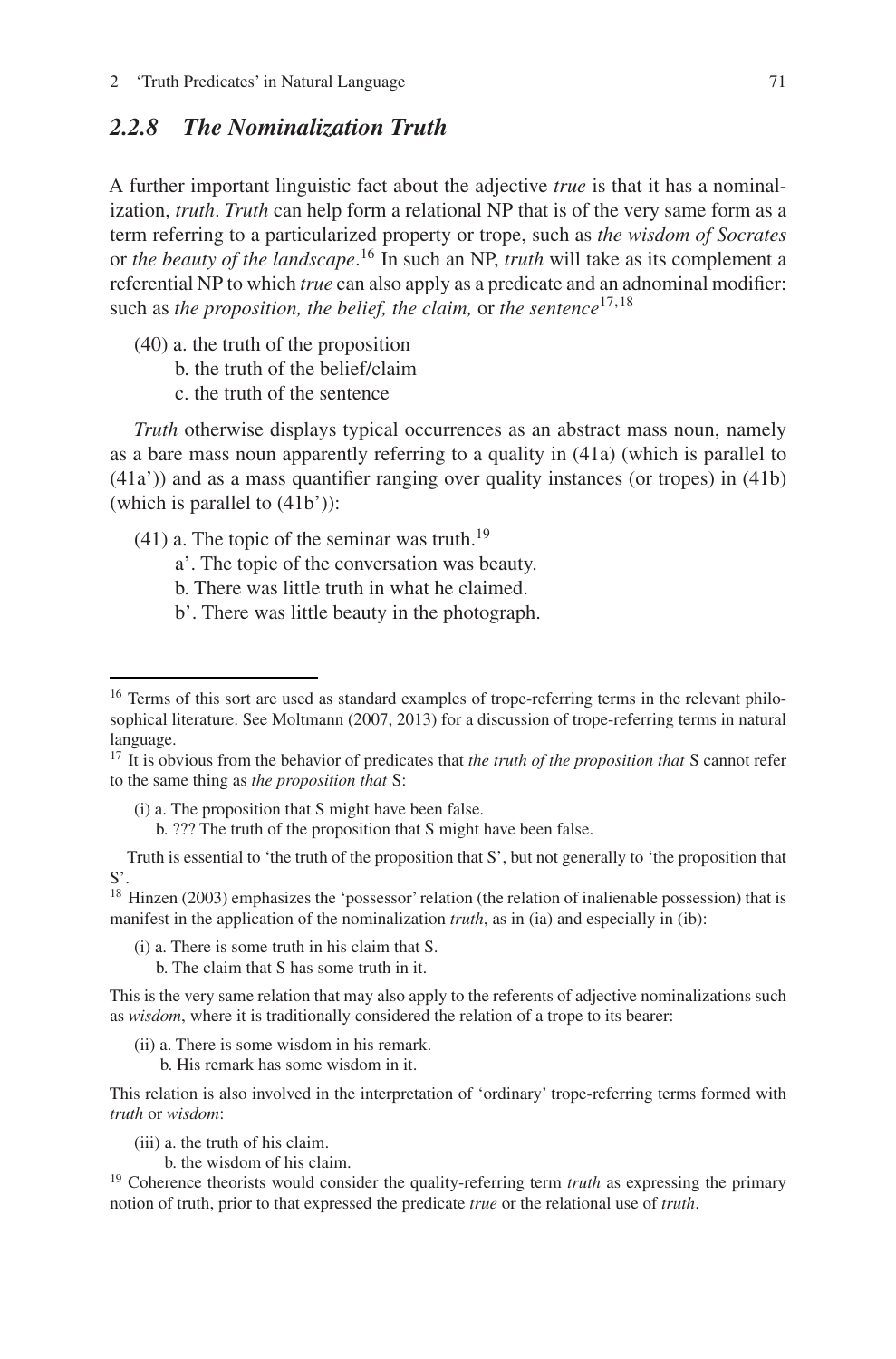Given its semantic behavior, the nominalization *truth* thus treats truth as a particularized or general quantity. If this is considered an indication as to the concept of truth itself, this poses considerable difficulties for philosophical views of truth that focus entirely on the clausal construction, such as the redundancy theory, the anaphoric theory, and the theory of *true* as (part of) a connective or operator. Natural language not only treats *true* as a property-ascribing predicate. It also treats NPs formed with its nominalization as trope-referring or trope-quantifying terms or as terms standing for a quality.

This also poses a challenge to the deflationist view. The deflationist account of *true* explains the application of *true* in terms of the use of a denominalized sentence and thus could not account for modifiers of *true* such as *partly* or *to some extent*, which relate to the part-whole structure of the content of the truth bearer.

#### **2.3 Type 2 Truth Predicates**

*Is the case* is a type 2 truth predicate. The construction *is the case* is often considered synonymous with *is true*. More obviously than *is true*, *is the case* appears to act as a semantically redundant sentence operator, serving at best the purpose of hosting negation, as in (42a), or as permitting quantification, as in (42b), or anaphoric reference, as in (42c):

- (42) a. That it is raining is not the case.
	- b. Several things he said are not the case.
	- c. That is not the case.

The equivalence of the sentences below, with subject clauses and with extraposition, seems to show the synonymy of *is true* and *is the case*:

(43) a. That S is not true.

a'. That S is not the case.

- b. It is not true that S.
- b'. It is not the case that S.

However, the two constructions are in fact fundamentally different both syntactically and semantically.

A first difference consists in that (44a) is perfectly fine as it is, whereas (44b) is quite peculiar:

(44) a. That it is raining is true.

b.?? That it is raining is the case.

*Is the case* seems to require negation, as in (42a), or else an adverbial (*that it is raining is often the case*).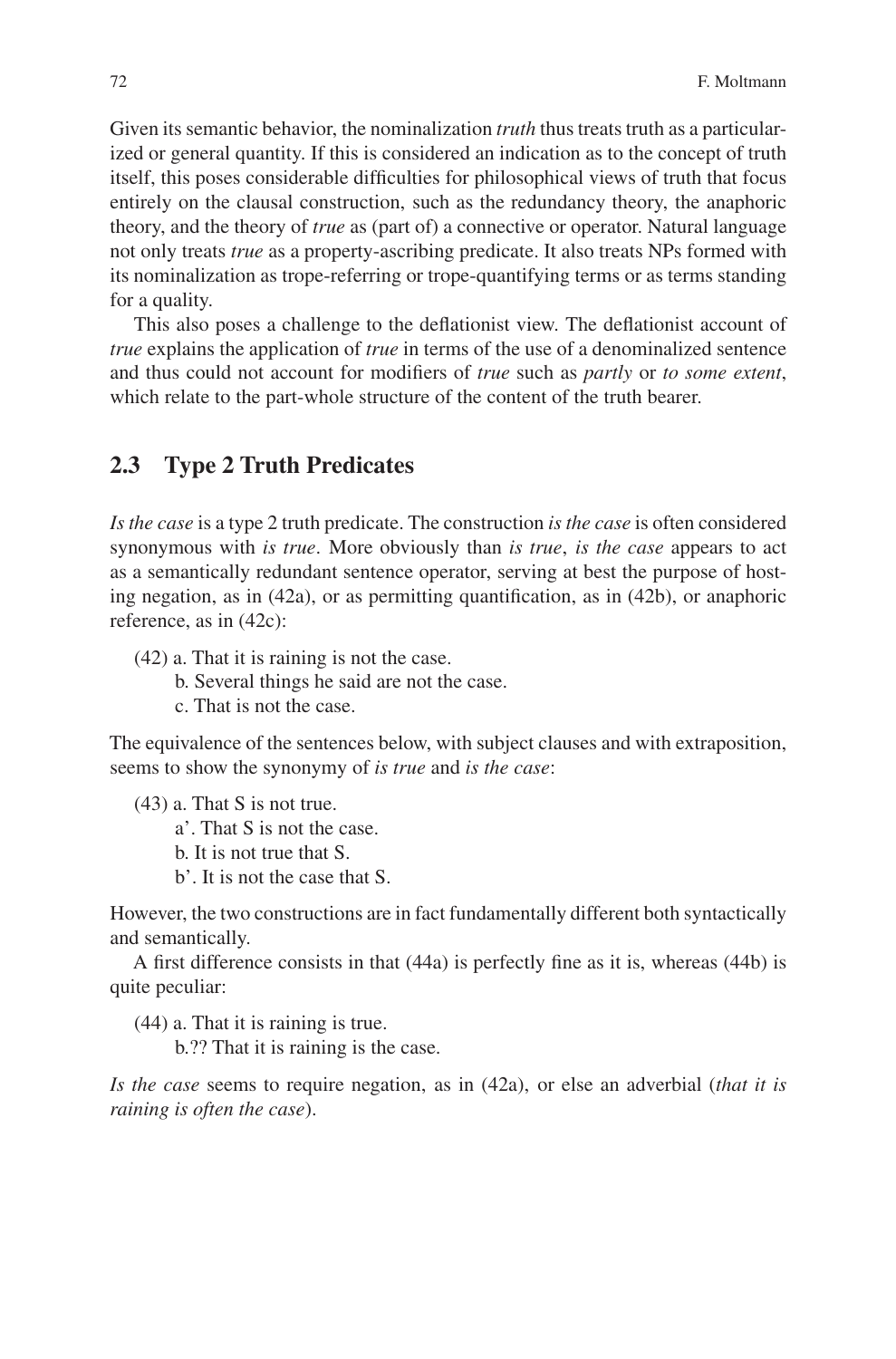Another difference is that unlike *is true*, *is the case* does not accept full NPs in subject position: $20$ ,  $21$ 

(45) a.??? The proposition that S is the case. b.??? The belief that S is the case. c.??? The sentence 'S' is the case.

It has been held that the *is the case*-construction reflects the Identity Theory of truth. That is, *that* S *is the case* is true just in case that S picks out a wordly fact.<sup>22</sup> If S fails to pick out a worldly fact, then *that* S *is true* is false.<sup>23</sup> On this view, *is the case* is in fact treated as an existence predicate. An existence predicate, unlike other predicates, does not presuppose the existence of the subject referent. This account, as we will see, cannot be right. The *that*-clause in *that* S *is the case* may be evaluated relative to different situations, rather than denoting a single entity.

The most important semantic difference between *is true* and *is the case* concerns their behavior with adverbial modifiers. First, *is true* and *is the case* differ in their acceptance of location modifiers. Location modifiers are perfectly fine with *is the case*, but they are hardly acceptable with *is true*:

- (46) a. In our firm, it is not the case that one gets fired without explanation.
	- b.?? In our firm, it is not true that one gets fired without explanation.
- (47) a. In John's family, it is not the case that children respect their parents. b.?? In John's family, it is not true that children respect their parents.

- (i) a. I consider it true that John is a genius.
	- b. I consider it the case that John is a genius.

<sup>23</sup> Wittgenstein's dictum below in (ia) appears to be an expression of the Identity Theory, given the assumption that (ia) means just what (ib) means:

(i) a. The world is everything that is the case. b. The world is the totality of facts.

<sup>20</sup> It has been held that that *is the case* does not apply to representational objects, such as propositions, beliefs, or sentences, but only to states or affairs or situations (Mulligan 2010). But in fact explicit descriptions of situations or states of affairs are equally impossible with *is the case*:

<sup>(</sup>i) a.??? That state of affairs is the case.

b.??? The situation he described is the case.

<sup>21</sup> One might expect *is true* and *is the case* to differ in another respect. Whereas *true* as an adjective should have predicative status, this would not be expected for *the case* in *is the case*. Yet, *the case* in that context satisfies the same syntactic criteria for predicatehood as *true*. In particular, *true* and *the case* can be the predicate in 'small clauses', a standard linguistic criterion for predicatehood:

<sup>&</sup>lt;sup>22</sup> The Identity Theory of truth is that of early Russell and Moore; see Candlish and Damnjanovic (2011).

On the intended meaning, *everything that is the case* would have to stand for the totality of worldly facts that 'are the case'. The question is whether (ia) is really acceptable (and its slightly provocative sound suggests that it is not). On the present view, *everything* in (ia) would best be considered a substitutional quantifier or something close to it. But then *everything that is the case* can hardly stand for the totality of facts. Thus, (ia) comes out as unacceptable.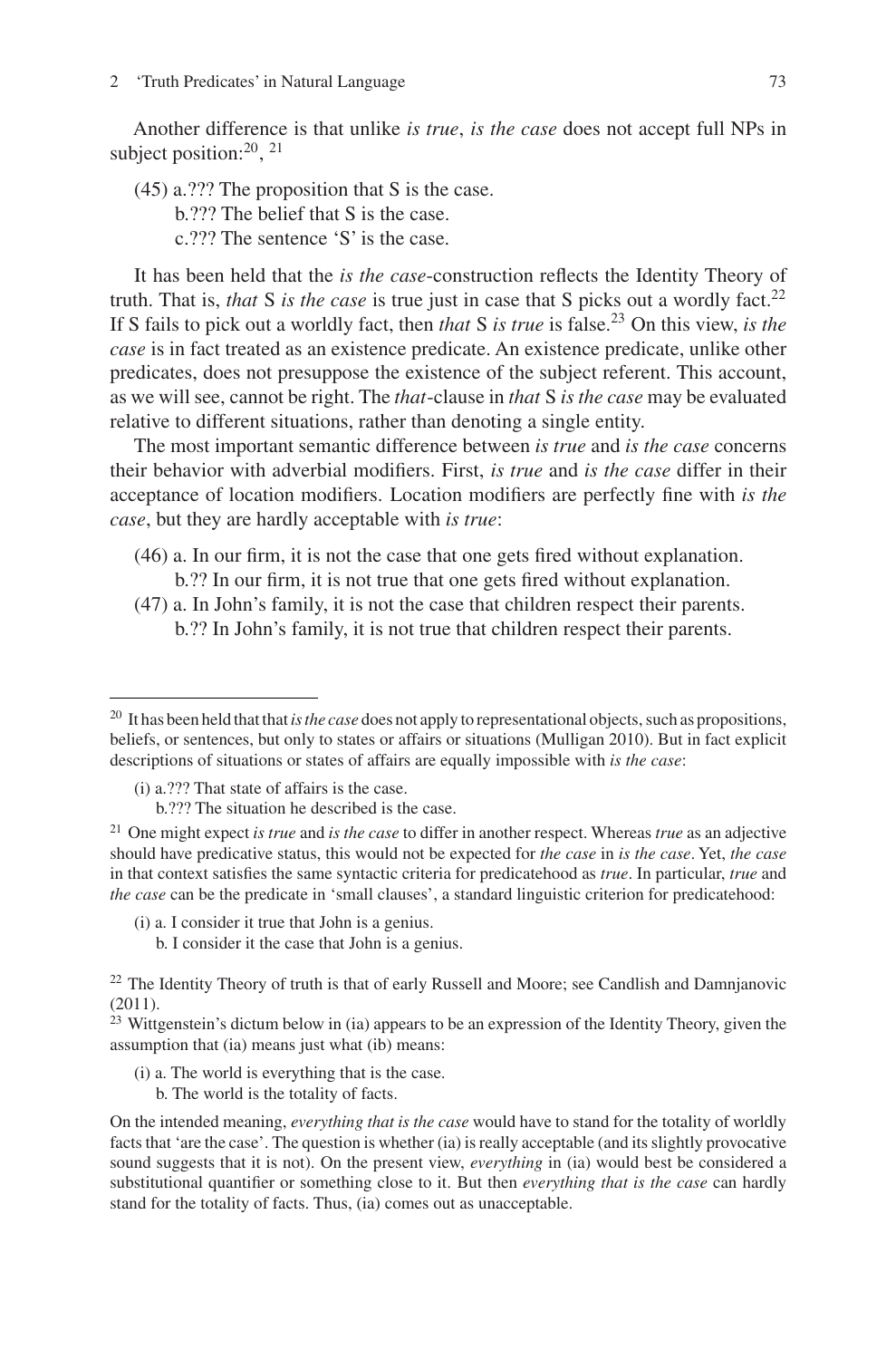Whereas (46a) and (47a) are perfectly natural as statements of facts, (46b) and (47b) if not unacceptable, at least convey a somewhat particular metasemantic notion of location-relative truth.

Furthermore, *is true* can hardly go together with adverbs of quantification, which are fine with *is the case*:

- (48) a. Given that she has developed Alzheimers, it will often be the case that Mary forgets something.
	- b.?? It will often be true that Mary forgets something.
- (49) a. It was twice the case that someone was absent. b.??? It was twice true that someone was absent.

The use of adverbs of quantification with *is the case* shows that the subject clause may be evaluated with respect to the various situations that the adverb of quantification ranges over. The *that*-clause won't denote a single entity, which means that the identity-theoretical account of *is the case* cannot be right.

The use of propositional anaphora with *again* shows the same thing:

(50) It was once the case that S. Today that is the case again.

By contrast, the *that-*clause with *is true* needs to be propositionally complete. *That* S in *that* S *is true* is understood as complete regarding context-dependent elements, such as quantifier restrictions, tense interpretation, spatial location etc., though of course the proposition expressed may involve 'unarticulated constituents'.

*Is the case* is not the only 'truth predicate' in English that rather than attributing truth, involves an evaluation of the *that*-clause with respect to situations. *Occur* can act that way as well, as (51), with a location modifier and an adverb of quantification illustrates:

(51) That a student in this school failed an exam has never occurred.

*Occur* shares also other linguistic properties with *is the case*. It allows for extraposition and subject clauses and for a replacement of a subject clause by a quantifier or pronoun:

- (52) a. It is never occurred that a student in this school failed an exam.
	- b. Nothing of what he predicted/That has occurred.

*Occur* differs from *is the case,* though, in that it imposes a restriction on the *that*-clause. It accepts only *that*-causes with eventive verbs:

(53)?? In John's family, it does not occur that children respect their parents.

Another construction belonging like *is the case* and *occur* to type 2 truth predicates appears in English only in a restricted form, namely *is so*. *Is so* does not accept *that*-clauses, but only sentential anaphora:<sup>24</sup>

<sup>&</sup>lt;sup>24</sup> The German version is not subject to the restriction:

<sup>(</sup>i) Daβ es im Winter kalt ist, war schon immer so. That it is cold in winter was always so.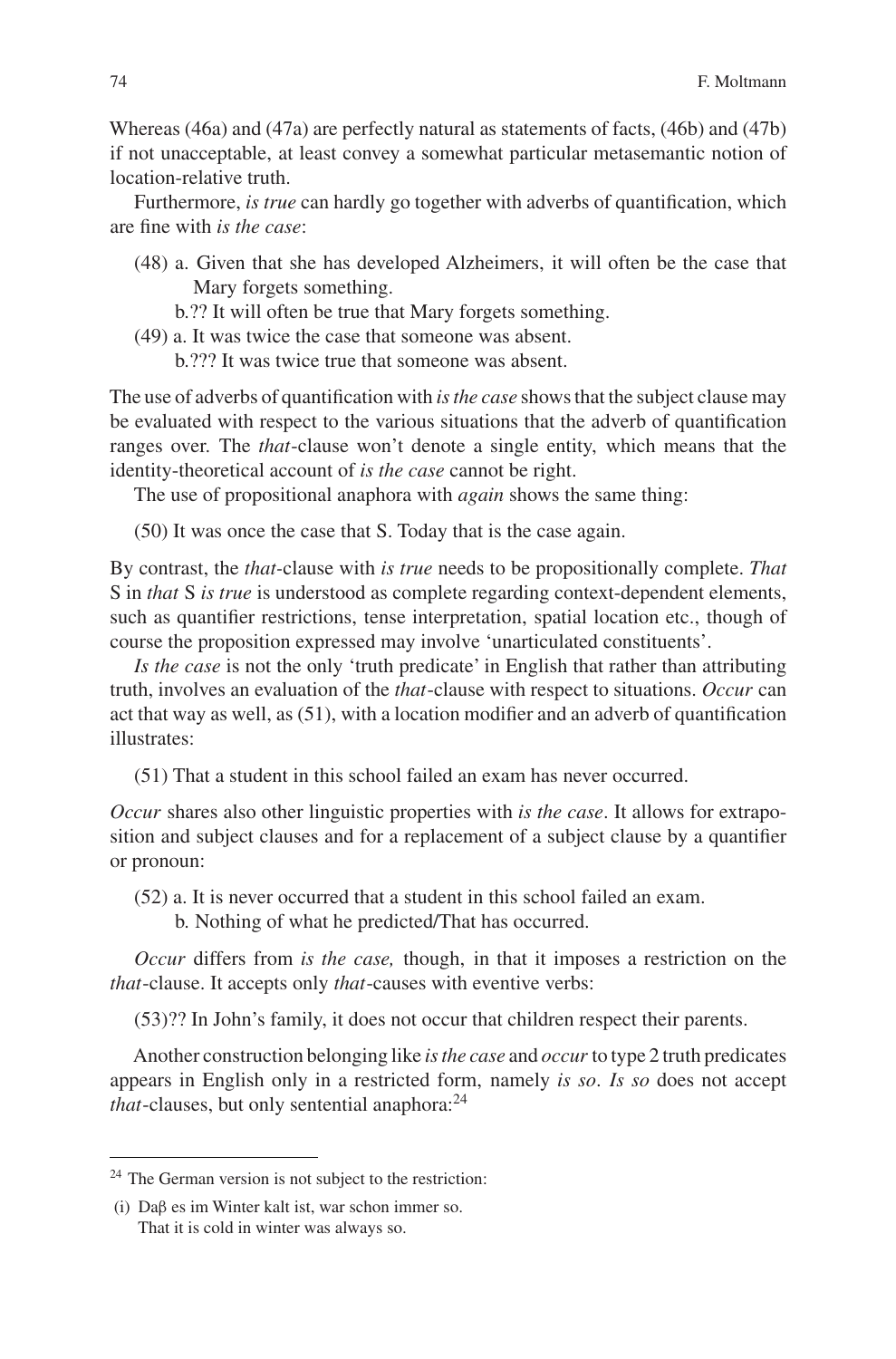(54) a. It is perhaps so b. Is that so?

Concerning the semantics of *is the case* (and other type 2 truth predicates), it is revealing to take a look at referential terms that can be formed with the noun *case*. Such terms are indicative as to what sorts of entities are involved in the semantics of type 2 truth predicates. They arguably are precisely the sorts of entities with respect to which the *that*-clause will be evaluated, or better that serve as truthmakers of the *that*-clause.<sup>25</sup>

*Case* occurs as the head noun of referential terms like *the case in which* S, as below:

- (55) a. We discussed the case in which John might not return.
	- b. We cannot exclude the case in which John might be unable to do the job.

What is peculiar about such noun phrases is that they require a modal of possibility in the *that-* clause. The modal in this context serves as an indicator that the situation the NP refers to is a merely possible one. Without a modal, the *case*-NP would refer to an actual situation, and that, for some reason, is not permitted:

(56) a.??? We were relieved about the case that John returned.

b.??? We discussed the case in which John is unable to do the job.

*Case*-NPs thus need to refer to merely possible situations or better possible 'cases'. Note that merely possible cases are not possibilities. 'The possibility that John might return'exists just in case it is possible that John returns. For a possible case to 'exist', it has to be actual. This can be seen from the way existence predicates for cases are understood, such as *occur* and *present itself* : 26

(57) The case that John will not return could occur/ present itself.

'Cases' are situations in a certain sense and as referents of *case*-NPs they are merely possible situations. But once they are said to 'exist', they are worldly facts or actual situations.

Cases are not true propositions or non-wordly facts. Unlike the latter, they have to be fully specific. Thus, a case in which a student fails the exam involves a particular

- 'It was always so that it is cold in winter.'
- (iii) illustrates that the construction does not allow for referential NPs:
- (iii) \* Dieser Satz/Diese Proposition/Dieser Sachverhalt was schon immer so. 'This sentence/This proposition/This state of affairs has always been so.'

That is, *is so* can mean neither 'true' nor 'obtain'.

Below we see that the construction also allows for extraposition:

<sup>(</sup>ii) Es war schon immer so, daβ es im Winter kalt ist.

 $25$  For the notion of a truthmaker see, for example, Mulligan et al. (1984), Armstrong (1997), Moltmann (2007), and Fine (2012).

<sup>&</sup>lt;sup>26</sup> 'Cases' thus are also not states of affairs. States of affairs may or may not obtain. But 'cases' could not be said to 'obtain'. What exactly the ontological differences between states of affairs and cases amounts to remains to be clarified of course.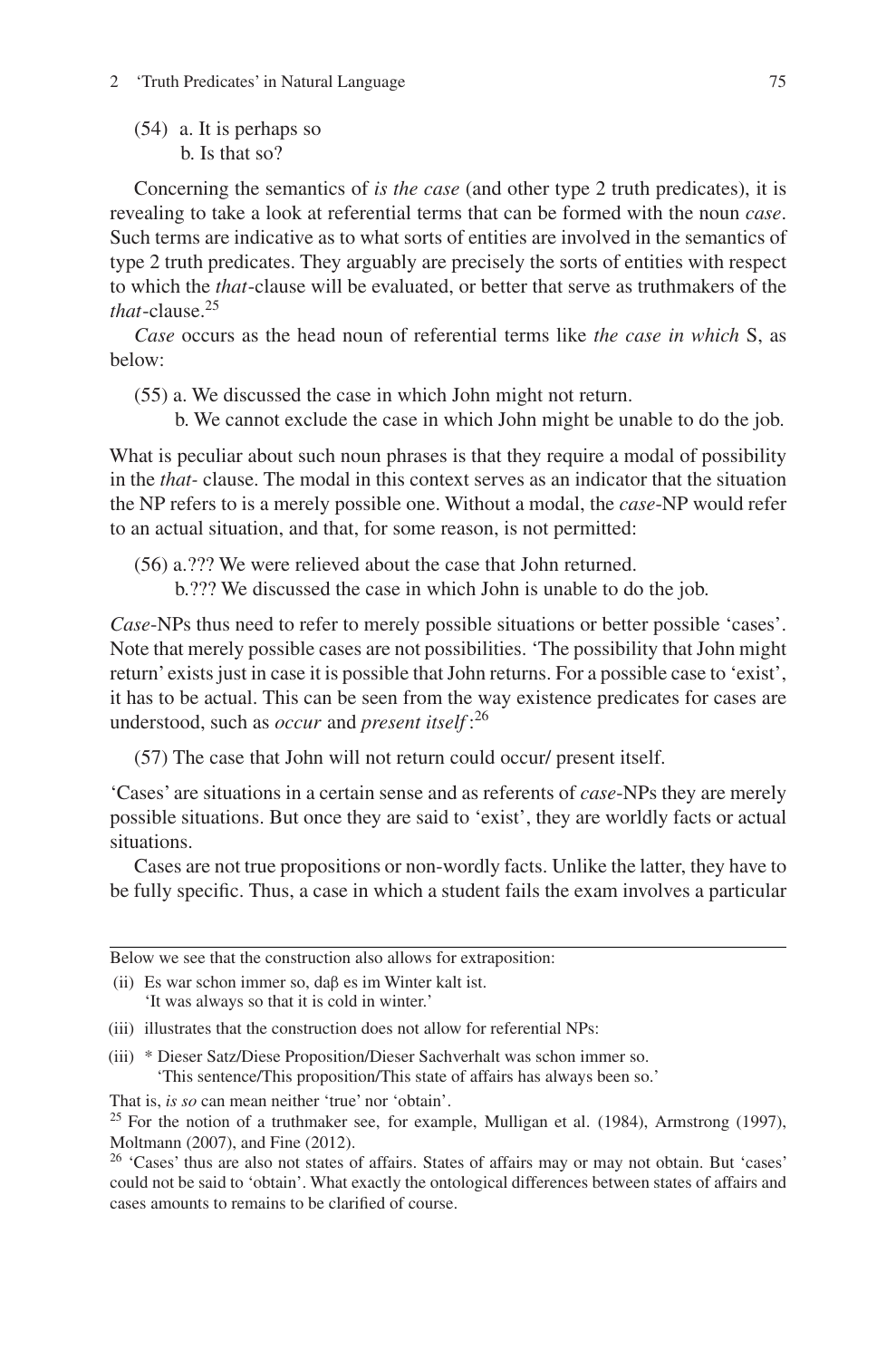student failing the exam, and a case in which John or Mary fails the exam involves either John's failing the exam or Mary's failing exam, but not a disjunctive condition.

While *case-*NPs are subject to the constraint that they have to refer to merely possible 'cases', *is the case* obviously involves reference to an actual 'case'. This is not achieved by the noun phrase the *case* itself, though. *The case* in that context does not behave as a truly referential NP. It requires the simple definite determiner *the* (\* *it is that case that* S, *\* it is a case that* S), and does not permit any modifiers (\**it is the unfortunate case that* S):

(58) \* That it is raining is the case that I did not expect.

*The case* in *is the case,* moreover, cannot act as the antecedent of a *case*-NP:

(59) That no one came was recently the case.?? We did not like that case.

*The case* rather appears to be a mere referential residue. In fact, the construction *it is the case that* S generally involves quantification over cases. This is so with adverbs of quantification and also the negative sentence *it is not the case that S*, which states that there is no 'case' that supports S.

The relation between a 'case' and the *that*-clause that is involved in the semantics of the *is the case*-construction is a relation of truth-making, and it needs to be the relation of exact truth-making.<sup>27</sup> That is, it is the relation that holds between a case and a *that*-clause only if the case is wholly relevant to the truth of the *that*-clause. This is clear from the way quantifiers are understood:

(60) It was twice the case that John made a mistake.

*Twice* in (60) counts situations that are completely relevant for the truth of *John made a mistake*, that is, situations that include nothing more than John, a single mistake, and the 'making'-relation holding between the two. *Twice* does not count larger situations or sums of such situations.

The semantics of *is the case* with a location modifier or an adverb of quantification will thus be as follows, where  $s \not\rightarrow S$  is the exact truth-making relation:

(61) a. *In this firm it is the case that* S is true iff for the maximal actual 'case' s such that *in this firm*(s),  $s \vDash S$ .

b. *It is sometimes the case that* S is true iff for some 'cases' s,  $s \vDash S$ .

The truthmaking view as a general view about truth says that if a sentence/proposition is true, it is true in virtue of something in the world that makes it true. The fact that English has constructions expressing the truth-making relation between 'cases' and the content of *that*-clauses does not imply that English is committed to the truth maker view as a view about truth itself, though. That is, it does not imply the view that the truth of any sentence must be grounded in a truthmaker. Rather, it simply means that the semantics of English involves a concept of truthmaking that relates situations or rather 'cases' to the content of *that*-clauses.

<sup>&</sup>lt;sup>27</sup> This is the truth-making relation that is used, for example, in Moltmann (2007) and Fine (2012).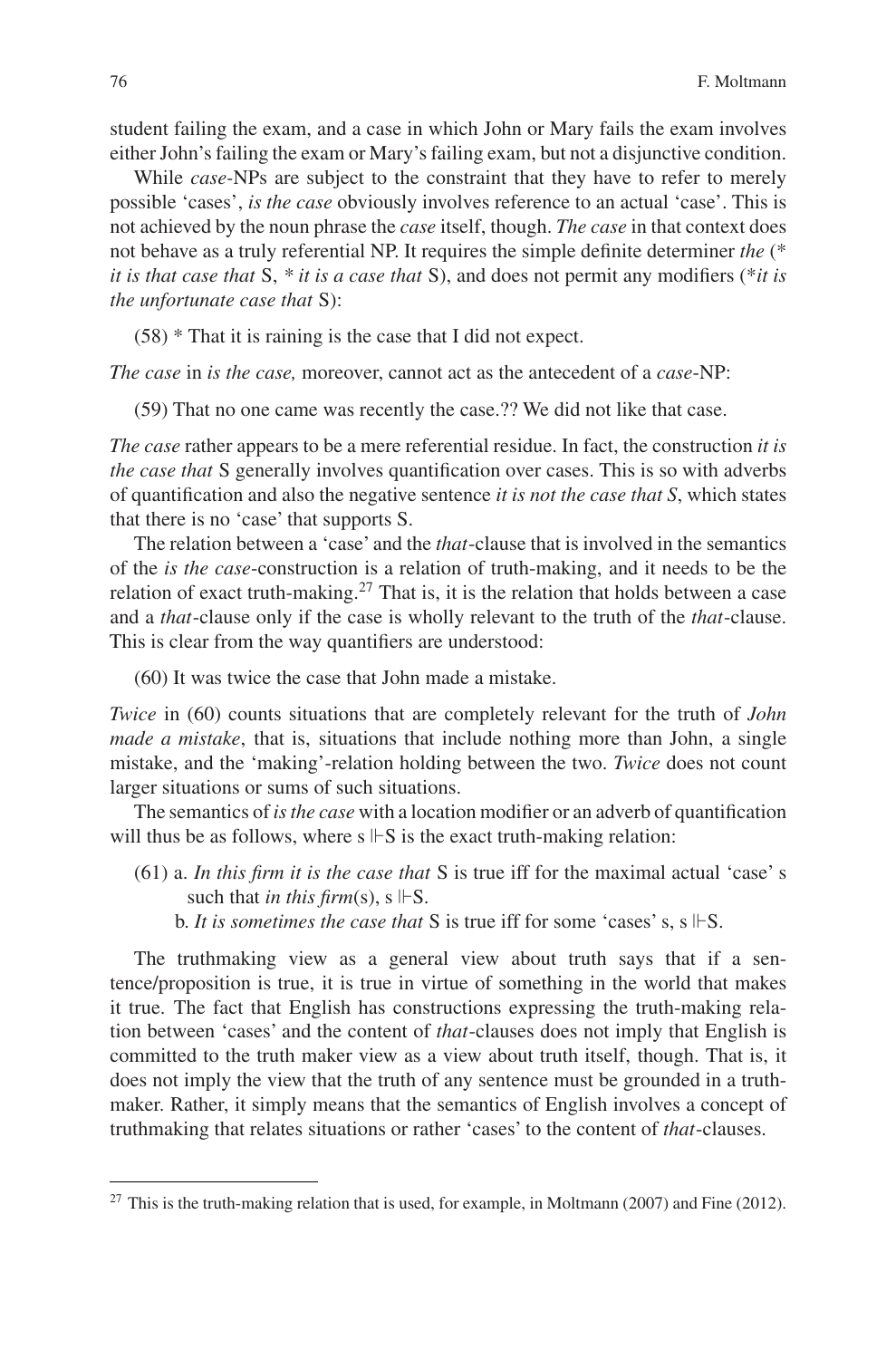*It is the case that*, it seems, involves as its interpretation the sort of semantics that Austin (1950) proposed for independent sentences in general. On Austin's view, with the utterance of a sentence, a speaker refers to an (actual) situation and claims that the situation referred to is of the type specified by the sentence uttered. That is, the situation referred to acts as the truthmaker of that sentence. On the present view, this is only part of the constructional meaning of *is the case*. With *is the case*, adverbs of quantification range over 'cases' and location adverbials act as predicates of cases. Austin's motivations for implicit situation reference were in fact quite different from the present ones. The situation referred to, for Austin, is responsible for contextual restrictions on quantification domains, the interpretation of tense etc. The present motivation for invoking truth-making is quite simply the semantics of the *is the case-*construction.

#### **2.4 Conclusions**

This paper has pointed out a range of linguistic facts about truth predicates in English (and German), which required a significant re-evaluation of the motivations of theories of truth that appeal to natural language. On the positive side, the paper has argued for an account of sentences of the form *that* S *is* P for a type 1 truth predicate P according to which *that* S specifies the content of a contextually given (or accommodated) attitudinal object such as a belief or claim and P acts as a predicate of that entity. Type 2 truth predicates such as *is the case*, by contrast, involve in their semantics the relation of truth-making, relating cases to the *that-*clause, and not predication of a truth property.

One obvious question the paper raises is the crosslinguistic generality of the observations made on the basis of English and German. Certainly, it is expected that the distinction between the two types of truth predicates is found across languages in general. Moreover, the observations made about type 1 truth predicates suggest that natural languages display a great variety of normative and representation-related concepts of truth. Of course, it would be highly desirable to be able to add data from other languages to this general picture and to establish further generalizations on the basis of them.

**Acknowledgments** I would like to thank the audiences of the conference *Truth at Work* (Paris, June 2011) and of the*NewYork Semantics Colloquium* (NewYork, November 2012), where previous versions of this paper were presented. I would also like to thank Marcel van Dikken, Hartry Field, and Paul Horwich for stimulating discussions and Wolfgang Kuenne as well as two anonymous referees for their helpful comments.

#### **2.5 Appendix: Two Further 'Truth Predicates'**

In this appendix, I will briefly discuss two further apparent truth predicates in English, *is a fact* and *is the truth*, focusing on their rather special syntax and semantics.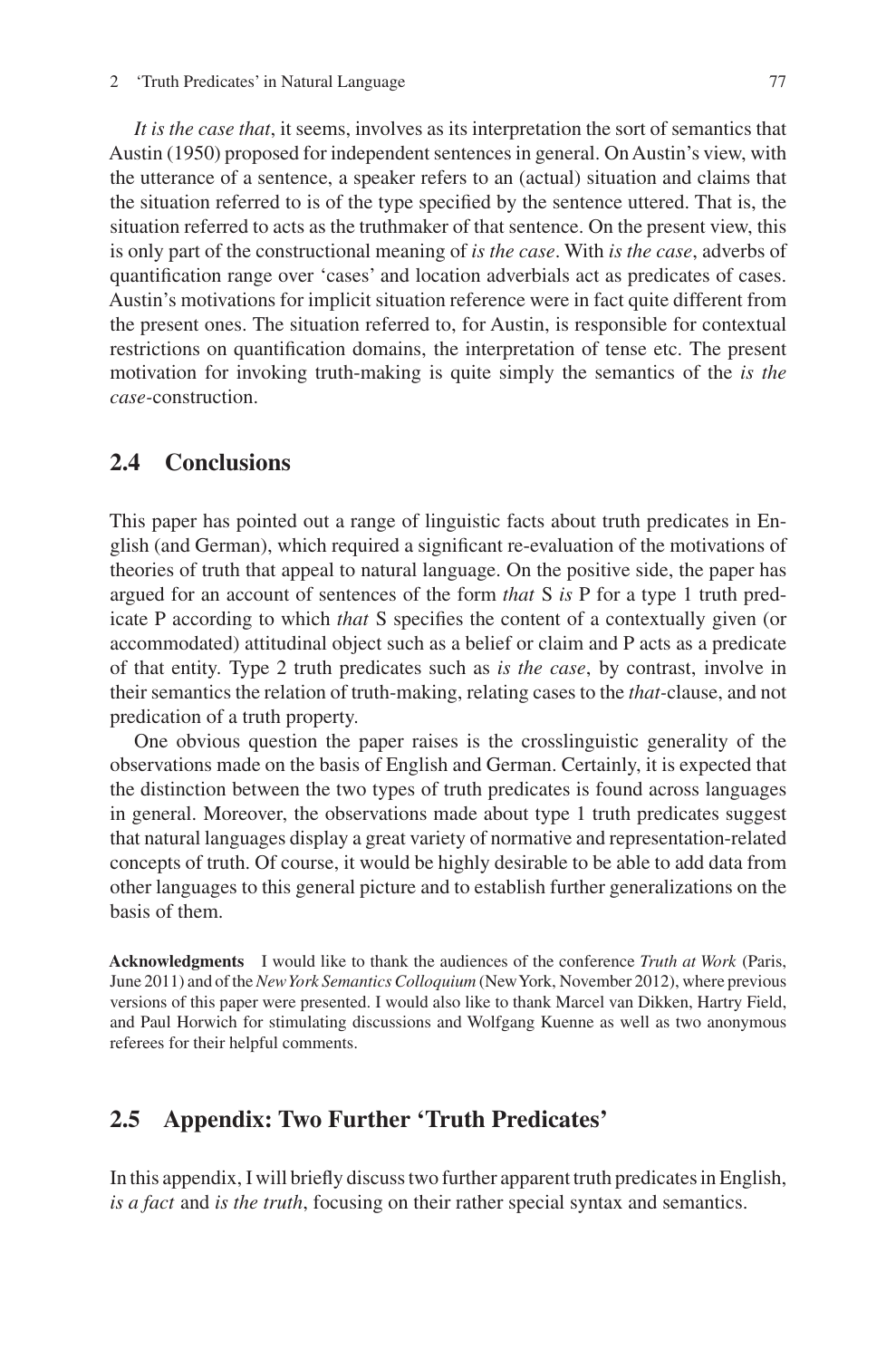4. *Is a fact***'**

*Is a fact* appears to act as a truth predicate below:

(1) That the sun is shining is a fact.

We will see, though, that the semantics of the *is a fact* -construction is fundamentally different from that of type 1 or type 2 predicates: it involves neither attribution of truth to a representational object nor the expression of the truth-making relation, but rather a specification of the 'content' of a fact.

Let us look at the linguistic properties of the *is a fact*-construction. Like *is true*sentences, *is a fact*-sentences allow for extraposition:

```
(2) a. That S is a fact.
```
b. It is a fact that S.

Moreover, like *is true*-sentences and unlike *is the case*-sentences, *is a fact*-sentences resist location modifiers and adverbs of quantification:

(3) a.??? In our firm, it is never a fact that someone gets fired without explanation. b.??? It was twice a fact that someone was absent.

This means that *that* S in *that S is a fact* must be propositionally complete.

There are differences, though, between *is true* and *is a fact*. Unlike *is true*, *is a fact* allows only for simple quantifiers and pronouns in subject position and not for referential NPs:<sup>28</sup>

(4) a. \* John's belief is a fact.

b. \* That sentence is a fact.

(5) a. Nothing is a fact.

b. It is raining. That is a fact.

Unlike *the case* in *is the case*, *a fact* in *is a fact* is an ordinary indefinite NP, allowing for adjectival modifiers, relative clauses, and anaphora support:

(6) a. That S is an interesting fact.

- b. That S is a fact that I had never noticed.
- c. That S is a fact. That fact is hardly known.

All this suggests that the *is a fact*-construction reflects the Identity Theory of truth: *That* S *is a fact* is true just in case that S picks out a fact. This would also account for the possibility of negation:

(7) That S is certainly not a fact.

<sup>28</sup> Note that *is a fact* does not allow for free relative clauses with attitude verbs, unlike *is the case* and *is true* (Austin 1961b):

<sup>(</sup>i) a.What John said/believes is true.

b.?? What John said/believes is a fact.

c. What John said/believes is the case.

I do not have an explanation of that difference.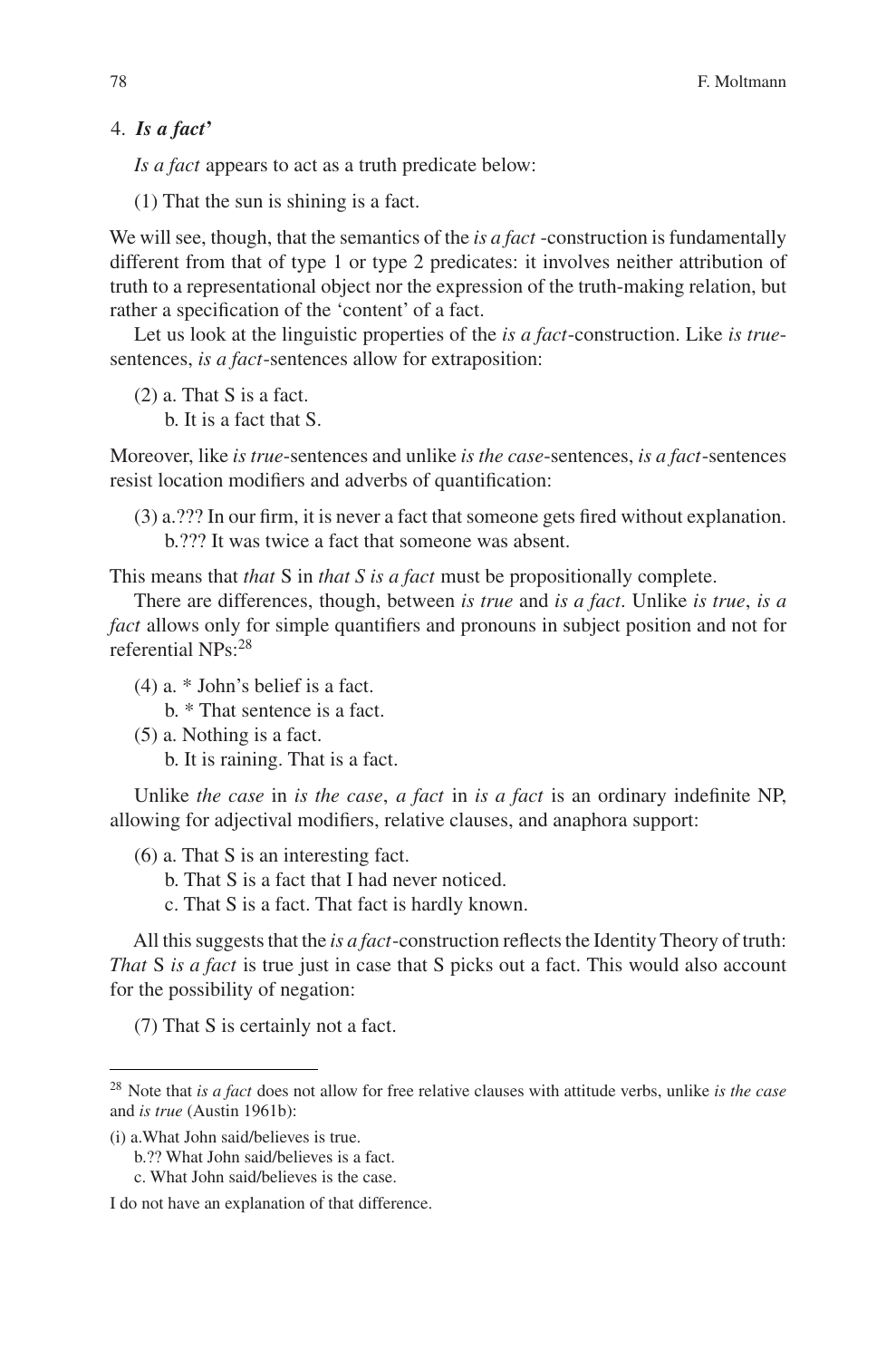However, the identity-theoretic analysis is implausible. *That* S by itself cannot stand for a fact, not only because of the lack of referential independence of *that*-clauses discussed earlier. Let us look at the sentences below, which display the very same construction:

(8) a. That S is a possibility.

b. That S is a common belief.

If *that* S could by itself stand for a fact, then (8a) and (8b) could have a reading on which they are false just because S is true, since a fact is neither a possibility nor a belief. A fact is not a possibility since the possibility that S exists in circumstances in which S is not true. Moreover, a belief obviously is not a fact.

More plausibly, the *that*-clause in (1) occurs nonreferentially and serves to specify the 'content' of a fact. That is, (1) expresses a relation of specification that holds between the content of the *that*-clause in subject position and a fact (and not predication of the property of being a fact of the referent of the *that*-clause). This will be the very same semantic relation that obtains between *fact* and the *that*-clause in *the fact that the sun is shining*. The same holds of course for (8a) and (8b).<sup>29</sup>

#### 5. *Is the truth*

The truth predicate *is the truth* is a very puzzling one both from a semantic and a syntactic point of view:

(9) That John is guilty is the truth.

Obviously, what the subject clause in (9) denotes cannot literally be 'the truth'. It could not make up the one and only 'truth'; there are lots of 'truths'.

In what follows, I will identify a range of semantic and syntactic properties of the construction and point at the kind of syntactic and semantic analysis that it most plausibly has.

It is tempting to take *the truth* in this context to stand for the unique contextually relevant 'truth'(that is, true proposition) or to act as a predicatively used contextually restricted definite description. But a contextual restriction driving the interpretation of *the truth* in (9) is implausible. For (9) to be acceptable, no particular context is required that would restrict the denotation of *the truth*. *The truth* does not behave like predicatively used contextually restricted NPs as in the examples below:

(10) a. This chair is the yellow chair.

b. This piece of furniture is the yellow chair.

Unlike (9), (10a) and (10b) do require a particular previous discourse context that was about a unique yellow chair.

In fact, *is the truth* belongs to a different construction than that of a subjectpredicate sentence, as well as that of *that S is a fact. The truth* has neither the status of a predicatively used NP nor of a referential or quantificational NP (whatever the view of definite NPs may be).

<sup>29</sup> For such an analysis of *That is is a fact* and *the fact that* S see Moltmann (2013, Chaps. 2 and 6).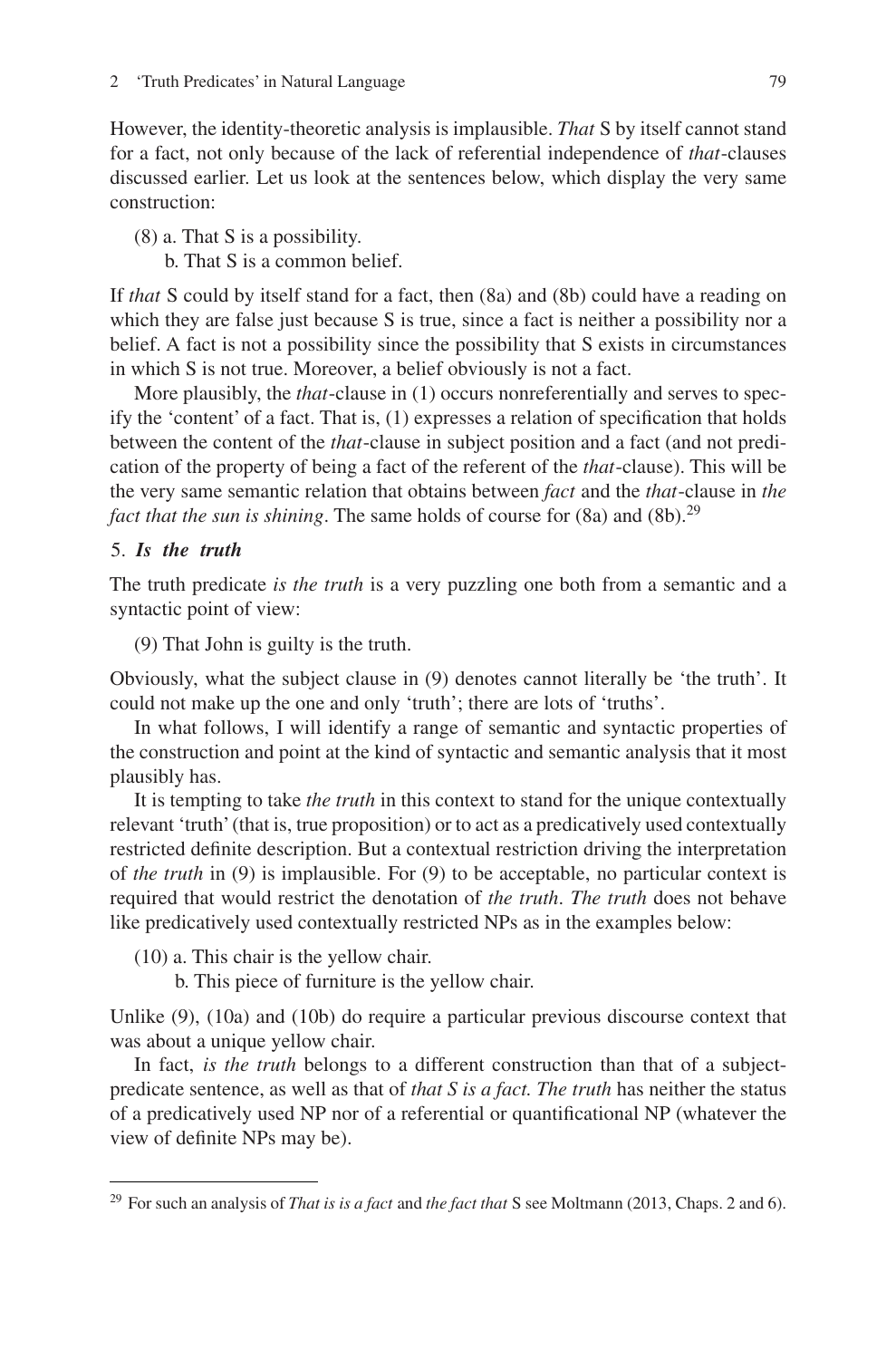Three properties distinguish *is the truth* from ordinary predicates. First, *is the truth* allows subject-predicate inversion, as seen in  $(11)$ , unlike ordinary predicates, such as type 1 and type 2 truth predicates, as in  $(12a)$  and  $(12b)$ :

- (11) a. That John will not return is the truth.
	- b. The truth is that John will not return.
- (12) a. \* True/ Correct/ Right is that John will not return.

b. \* The case is that John will not return.

Second, unlike predicates taking clausal subjects, *is the truth* does not allow for extraposition:<sup>30</sup>

 $(13)$  \* It is the truth that John will not return.

Third, *is the truth* requires a definite determiner in *the truth*, unlike ordinary predicates such as *is a chair*:

- (14) a. \* A truth is that he will not return.
	- b. \* That John will not return is a truth.

Given these three properties, we can conclude that *is the truth* is not a syntactic predicate taking clausal subjects. Moreover, *the truth* in that construction does not act as an ordinary definite NP used predicatively. Otherwise the restriction to definiteness would be unexpected.

The construction more plausibly is a type of specificational sentence (Higgins 1979). Specificational sentences come in two sorts: with a free relative clause in subject position, as in (15a), and with a definite NP in subject position, as in (16a) (Higgins 1979):

- (15) a. What John did was kiss Mary.
	- b. Kiss Mary is what John did.
- (16) a. The best player is John.
	- b. John is the best player.

(15b) and (16b) illustrate, inversion is possible in both cases.

Semantically, specificational sentences have been analysed in one of two ways: [1] as expressing a question-answer relationship, with the subject acting as a concealed question and the postcopula expression partially specifying an answer (the Question-Answer Analysis) and [2] as expressing an identity among possibly higherlevel semantic values (the Identity Analysis).31 It turns out that neither analysis can be right for specificational sentences with *that-*clauses in general. To see this, let us look at some more familiar kinds of specificational sentences involving *that-*clauses:

- (17) a. John's claim is that it is raining.
	- b. That it is raining is John's claim.

<sup>30</sup> This poses difficulties for Hinzen's (2003) view, who takes *the truth* in *is the truth* to have the status of a predicate.

<sup>&</sup>lt;sup>31</sup> For the Question-Answer Analysis of specificational sentences, see, for example, Schlenker (2003) and references therein. For the Identity Analysis see, for example, Sharvit (1999) and references therein.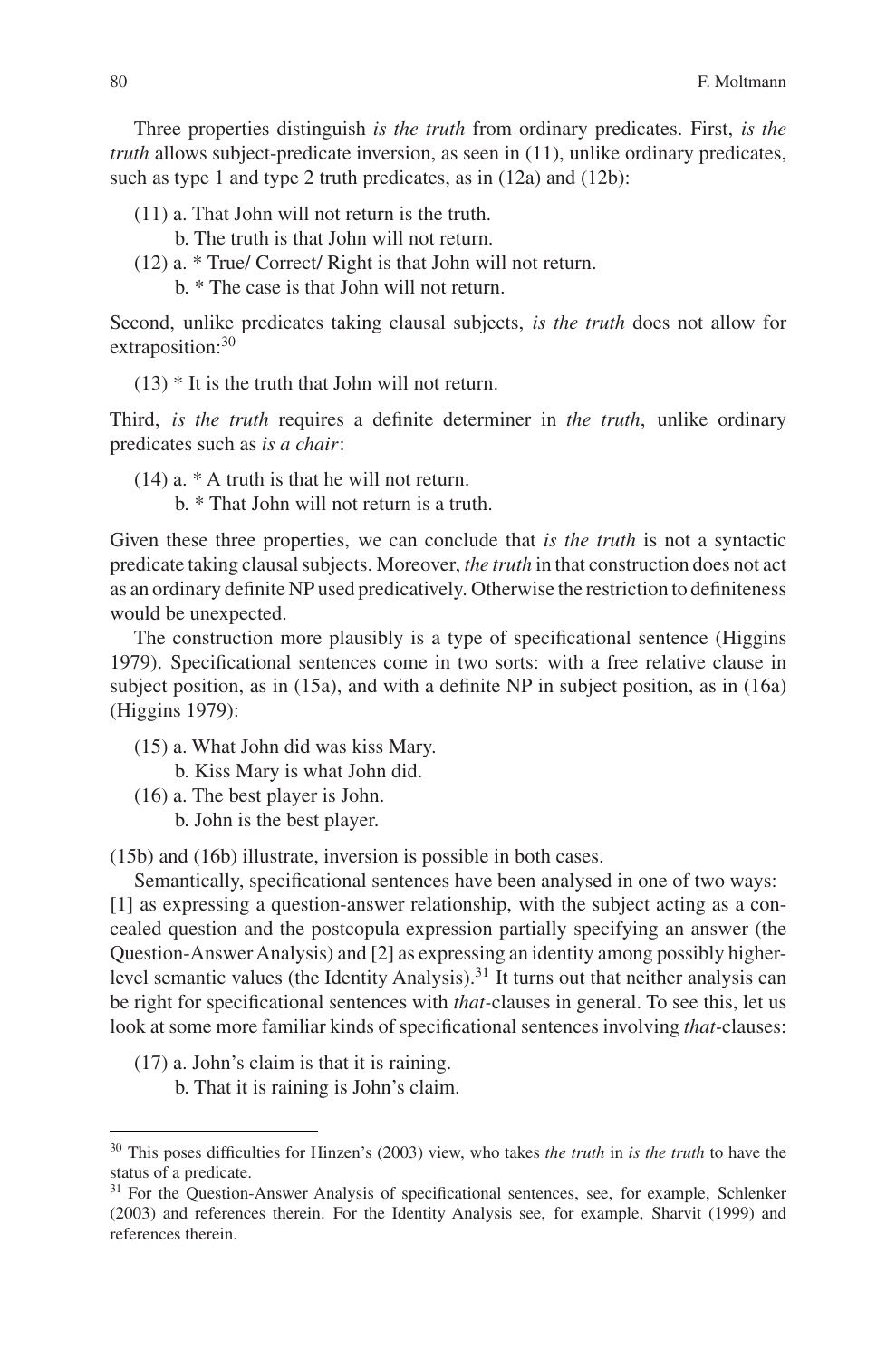(18) a. The idea is that there will be a party.

b. That there will be a party is the idea.

It is not entirely obvious how the Question-AnswerAnalysis applies to specificational sentences with *that-*clauses. On that analysis, the subject of (18a) might stand for a question of the sort 'what idea is there?' or perhaps of the sort 'what is the idea?'. The postcopula NP presumably will partially specify an answer of the sort 'the idea that there will be a party'.

This kind of analysis is not generally applicable, however. In particular, it is not applicable to sentences with *the truth* as subject. On that analysis, the postcopula *that*-clause in (9) would partially specify an answer of the sort 'the truth that John is guilty'. But *the truth that John is guilty* is ungrammatical: *truth* does not accept *that*clauses. The difficulty arises with other specificational sentences as well. Higgins (1979) already observed that in specificational sentences, the subject and a postcopula *that*-clause need not be able to form an NP. Thus, (19a) is a specificational sentence as well, but (19b) is ungrammatical:

(19) a. The proof that John is guilty is that his fingerprints are on the knife. b. \* the proof that John is guilty that his fingerprints are on the knife

The IdentityAnalysis does not straightforwardly apply to specificational sentences with *that*-clauses either. What a *that*-clause generally is taken to stand for is not a claim, an idea, or a proof. A *that*-clause specifies the content of such entities, but is not identical to them. The relation expressed by a specificational sentence with a *that*-clause could only be that of content specification, not that of identity.

A further question that the *is the truth*-construction raises is, why is the subject a definite NP when there need not be a unique entity it stands for? The Question-Answer Analysis would say that an NP of the sort *the fact that* S or *the claim that* S is obligatorily definite, since indefinites such as *a fact that* S or *a claim that* S are unacceptable. But we have seen that that analysis was not generally applicable to specificational sentences with *that*-clauses. There is a more plausible way of explaining the obligatory definiteness. It is a general requirement that specificational subjects always be definite, illustrated below (Heycock and Kroch 1999): $^{32}$ 

(20) a.??? A good player is John. b.??? A problem is that it is raining.

Given that  $(9)$  is in fact the inverted structure, this means that the obligatory definiteness of *the truth* in *is the truth* would be an instance of a more general condition on the

<sup>&</sup>lt;sup>32</sup> *The truth* occurs in yet a different construction, as a concealed question below:

<sup>(</sup>i) a. John told the truth.

b. John knows/found out the truth.

The concealed-question use is not available with nominalizations of other type 1 truth predicates:

<sup>(</sup>ii) a. \* John told the falsehood.

b. \* John told the correctness.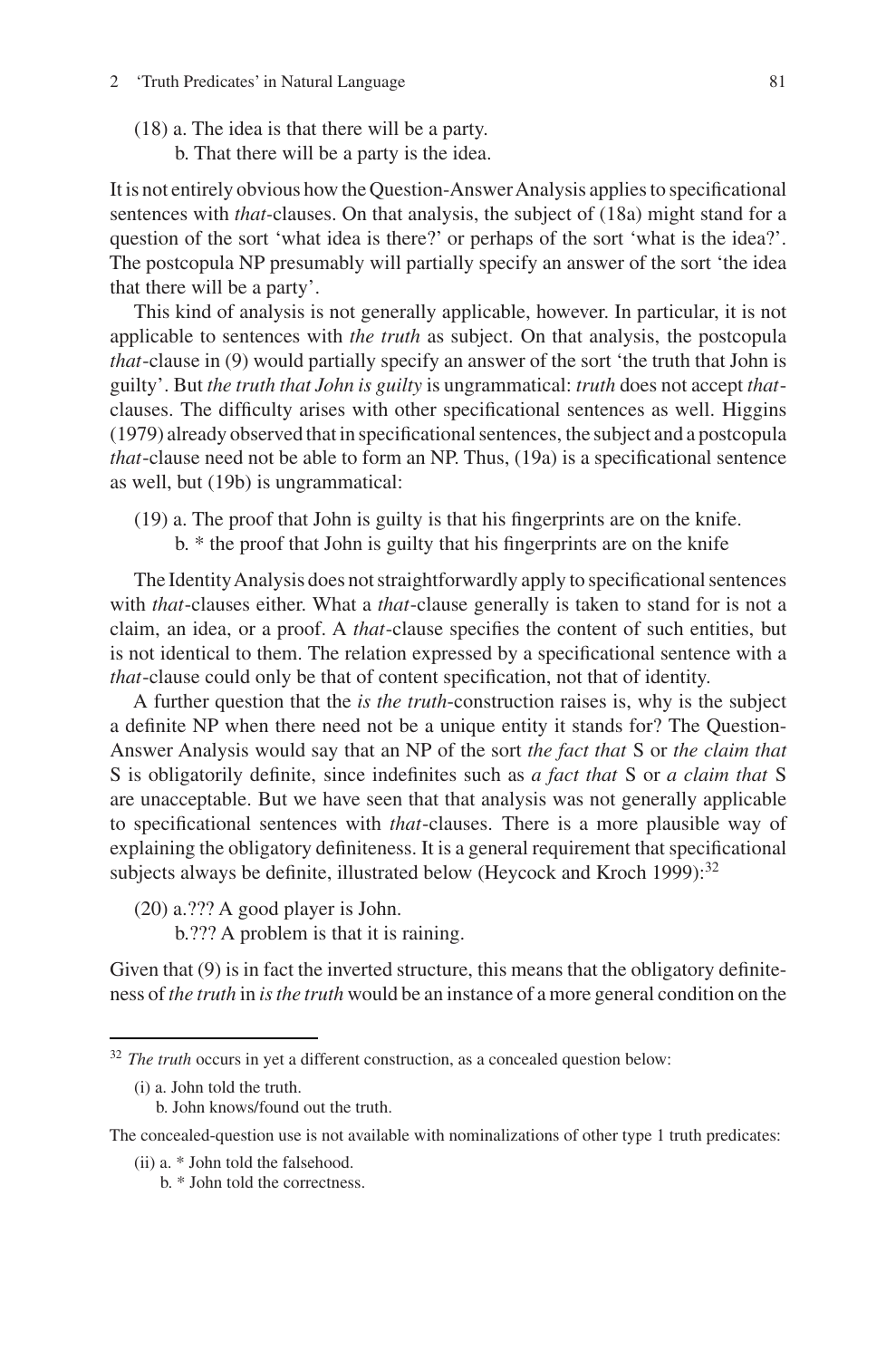subject of specificational sentences. Of course, the definiteness condition on specificational subjects needs to be explained itself (perhaps by associating the subject of a specificational sentence with a particular semantic role, for example by attributing it an anaphoric status relating to what is at least implicitly under discussion).

Let us then summarize this rather inconclusive discussion by stating that *is the truth* is a pseudo-truth predicate involving a complex syntactic structure whose semantics is far from well understood.

#### **References**

- Armstrong, D. (1997). *A world of states of affairs*. Cambridge: Cambridge University Press.
- Aune, B. (1967). Statements and propositions. *Noûs, 1*(3), 215–229.
- Austin, J. L. (1950). Truth. *Aristotelian Society, Suppl 24,* 111–129. (Reprinted in Austin (1961a)).
- Austin, J. L. (1961a). *Philosophical papers*. J. O. Urmson & G. J. Warnock (Eds.). Clarendon Press: Oxford.
- Austin, J. L. (1961b). *'Unfair to facts'*(pp. 102–222). Oxford: Clarendon Press.
- Boghossian, P. (2003). The normativity of content. *Philosophical Issues, 13,*(1) 31–45.
- Boghossian, P. (2010). Our grasp of the concept of truth: Reflections on Künne. *Dialectica, 64,* 553–563.
- Candlish, S., & Damnjanovic, N. (2011). The identity theory of truth. *Stanford encyclopedia of 850 philosophy* (Online).
- Fine, K. (2012). Counterfactuals without possible worlds. *Journal of Philosophy*, *109*(3), 221–246.
- Gibbard, A. (2005). Truth and correct belief. *Philosophical Issues, 15,* 338–350.
- Grover, D. L., Camp J. L., & Belnap N. D. (1975). A prosentential theory of truth. *Philosophical Studies, 27,* 73–125.
- Heycock, C., & Kroch, A. (1999). Pseudocleft connectivity: Implications for the LF interface level. *Linguistic Inquiry, 30*(3), 365–397.
- Higgins, R. (1979). *The pseudo-cleft construction in English.* Indiana University Linguistics Club.
- Hinzen, W. (2003). Truth's fabric. *Mind and Language, 18*(2), 194–219.
- Horwich, P. (1990). *Truth*. Oxford: Blackwell.
- Kölbel, M. (2008). 'True' as ambiguous. *Philosophy and Phenomenological Research, 77*(2), 359–384.
- Koster, J. (1978). Why subject sentences don't exist. In J.S. Kayser (ed.), *Recent transformational studies in European languages*, pp. 53–64. Cambridge: MIT Press.
- Künne, W. (2003). *Conceptions of truth*. Oxford: Clarendon Press.
- Moltmann, F. (2003a). Nominalizing quantifiers. *Journal of Philosophical Logic, 32,* 445–481.
- Moltmann, F. (2003b). Propositional attitudes without propositions. *Synthese, 135,* 70–118.
- Moltmann, F. (2004). Nonreferential complements, derived objects, and nominalizations. *Journal of Semantics, 13,* 1–43.
- Moltmann, F. (2007). Events, tropes and truthmaking. *Philosophical Studies, 134,* 363–403.
- Moltmann, F. (2013). *Abstract objects and the semantics of natural language*. Oxford: Oxford University Press.
- Mulligan, K. (2010). The truth predicate vs the truth connective. On taking connectives seriously. *Dialectica, 64,* 565–584.
- Mulligan, K., Simons, P., Smith B. (1984). Truthmakers. *Philosophy and Phenomenological Research, 44,* 287–321.
- Portner, P. (1997). The semantics of mood, complementation, and conversational force. *Natural Language Semantics, 5,* 167–212.